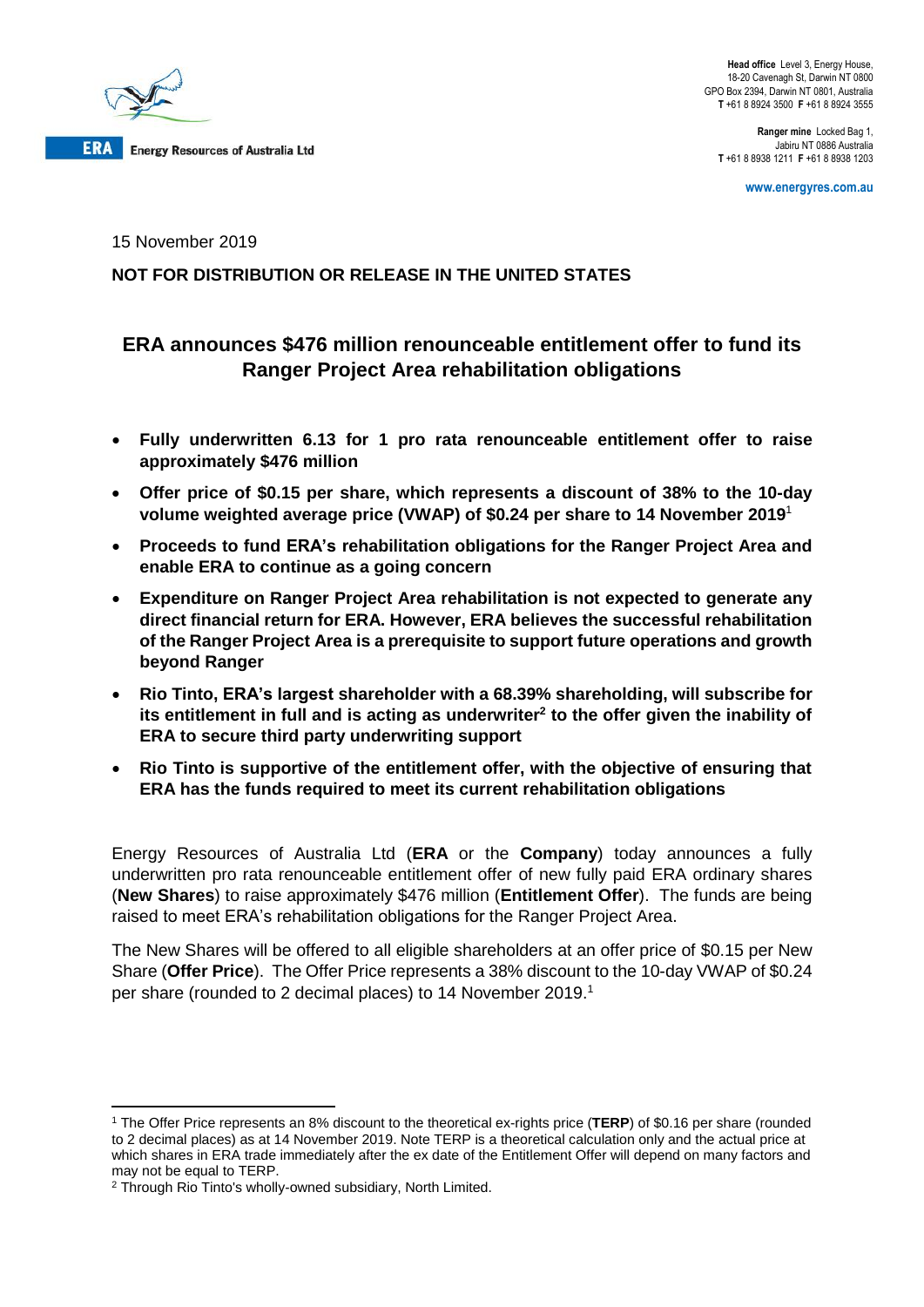### **Background and purpose of the Entitlement Offer**

The Company is committed to fully rehabilitating the Ranger Project Area by January 2026 in accordance with applicable Commonwealth and Northern Territory statutory requirements.

Amongst other requirements, a condition of the authority granted to ERA pursuant to the *Atomic Energy Act 1953* (Cth) is that ERA must "rehabilitate the Ranger Project Area to establish an environment similar to the adjacent areas of Kakadu National Park such that, in the opinion of the Minister with the advice of the [Commonwealth's] Supervising Scientist, the rehabilitated area could be incorporated into the Kakadu National Park."

The scope and schedule of work required to meet the Company's rehabilitation obligations is described in detail in the Company's Mine Closure Plan (first released in June 2018), which is reviewed and updated annually in consultation with Traditional Owner representatives, regulators and key stakeholders.<sup>3</sup>

As noted in various Company announcements from 6 December 2018, following the increase in rehabilitation provision as assessed by the Ranger Project Area closure feasibility study (**Feasibility Study**), ERA requires additional funding to meet its future obligations and business needs.

While the rehabilitation spend occurs progressively over the rehabilitation period, the rehabilitation obligation is definite and must be taken into account by the ERA Board when assessing ERA's present solvency. In addition, ERA has no assurance that Rio Tinto's support for a renounceable entitlement offer will remain available in the future and therefore ERA has concluded that its ability to continue as a going concern is dependent on fully addressing the funding shortfall at this time.

Following a comprehensive assessment of all potential funding alternatives, the Board has determined that the only commercially viable solution is to undertake an entitlement offer.

Proceeds from the Entitlement Offer, together with ERA's existing cash resources and expected future cash flows, will be used primarily for the purposes of funding rehabilitation of the Ranger Project Area. However, expenditure on Ranger Project Area rehabilitation is not expected to generate any direct financial return for the Company.

Rio Tinto,<sup>4</sup> ERA's largest shareholder, is supportive of the Entitlement Offer and has committed to subscribe for its 68.39% entitlement in full. Rio Tinto's wholly-owned subsidiary, North Limited (**North** or **Underwriter**), has agreed to act as underwriter for the balance of any available shortfall in the Entitlement Offer given the inability of ERA to secure third party underwriting support.

ERA's Chairman, Peter Mansell said:

"The entitlement offer we are announcing today will secure ERA's future by funding its rehabilitation obligations for the Ranger Project Area. These long-standing obligations to the Commonwealth and the Northern Territory Governments, as well as the

<sup>1</sup> <sup>3</sup> The 2019 Mine Closure Plan update is available to view on the ERA website https://www.energyres.com.au/sustainability/closureplan/.

<sup>4</sup> Rio Tinto holds 68.39 per cent of the issued shares in ERA through two wholly-owned subsidiaries, North Limited and Peko-Wallsend Pty Ltd.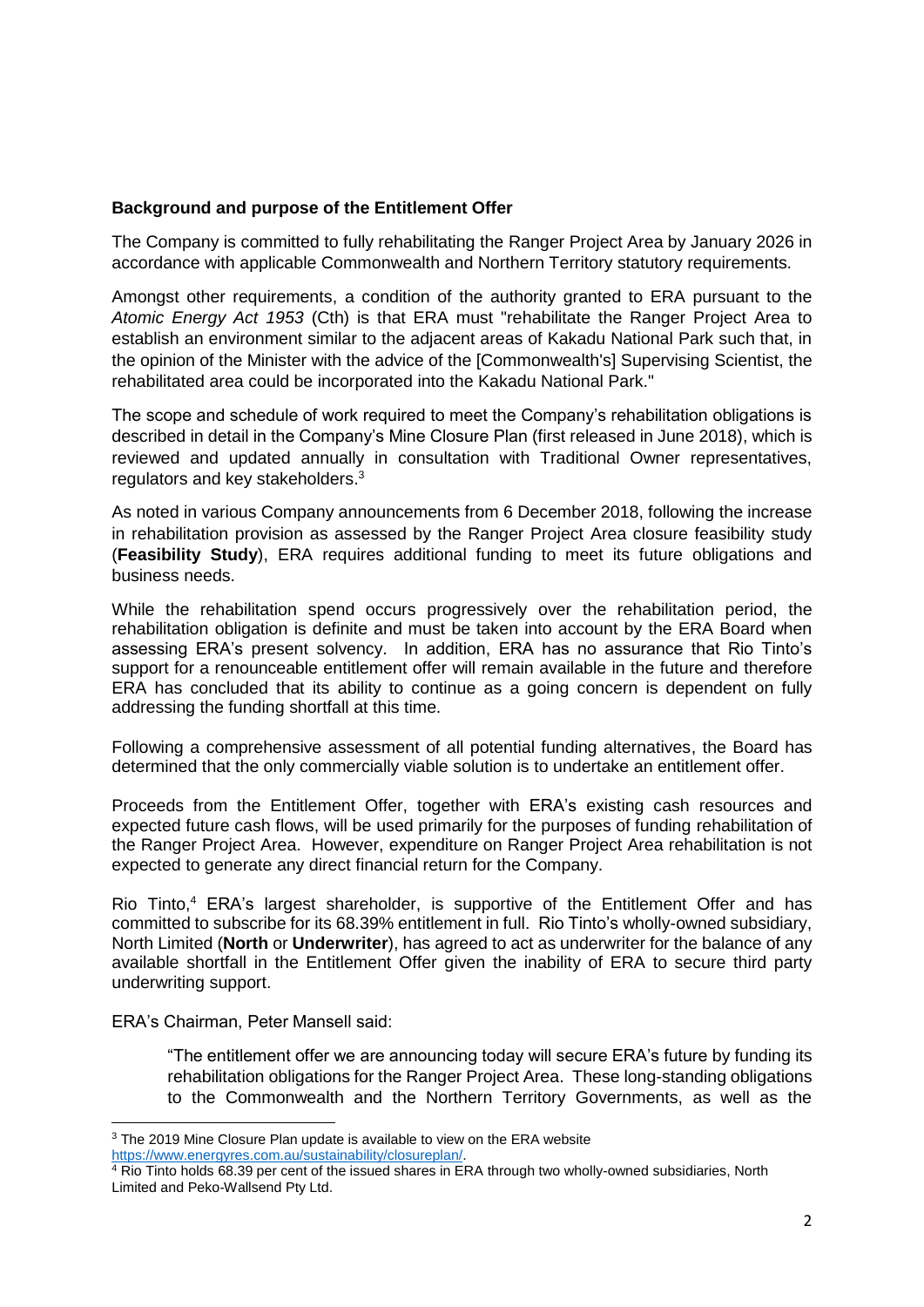Traditional Owners, aim to return the Ranger Project Area to an environment similar to that in the adjacent Kakadu National Park.

Today's entitlement offer follows a rigorous and extensive assessment of potential funding alternatives for ERA, which has included discussions with Rio Tinto and investigations by ERA for independently-sourced funding solutions. Rio Tinto's support for this entitlement offer demonstrates our shared commitment to an appropriate rehabilitation of the Ranger Project Area. In turn, this will secure a sustainable, positive legacy for ERA by meeting the statutory requirements of the Commonwealth and Northern Territory Governments and reflecting the environmental and cultural significance of the region. Successful rehabilitation is a prerequisite to support the prospect of any future operations and growth beyond Ranger."

#### **Rehabilitation of the Ranger Project Area**

1

The inaugural public release of the Mine Closure Plan in June 2018 was a milestone for ERA and followed a rigorous 18 month stakeholder consultation process including discussions with the Gundjeihmi Aboriginal Corporation and the Northern Land Council, as representatives of the Mirarr Traditional Owners, and Northern Territory and Commonwealth Government agencies.

A feasibility study was conducted on the basis of the Mine Closure Plan and on 8 February 2019, ERA confirmed the approval and implementation of the Feasibility Study, resulting in an increase in the rehabilitation provision from \$526 million as at 31 December 2017 to \$830 million<sup>5,6</sup> as at 31 December 2018.

The Feasibility Study, supported by an experienced external engineering service provider, incorporated a greater level of design and technical understanding regarding the prescribed closure criteria, the progressive rehabilitation activities already undertaken and updated closure forecasts and modelling. The Feasibility Study was subject to both internal and external review.

With both the finalisation of the Feasibility Study and completion of this Entitlement Offer, ERA believes it has an executable plan for the rehabilitation of the Ranger Project Area in accordance with applicable Commonwealth and Northern Territory statutory requirements.

At 30 June 2019, the Company's recorded rehabilitation provision in the balance sheet was \$799 million,<sup>6,7</sup> which corresponds to an estimated rehabilitation project expenditure of approximately \$925 million (undiscounted in nominal terms).<sup>6</sup> In the first half of 2019, \$48 million was spent on rehabilitation activities.

<sup>5</sup> 31 December 2018 provision discounted at 2 per cent and presented in real terms (\$897 million undiscounted in real terms and \$973 million undiscounted in nominal terms).

<sup>&</sup>lt;sup>6</sup> Excluding employee termination benefits not yet recognised in line with Australian Accounting Standards and including an allowance of \$1 million in relation to the estimated costs of Jabiluka Mineral Lease rehabilitation expense.

<sup>7</sup> 30 June 2019 provision discounted at 2 per cent and presented in real terms (\$858 million undiscounted in real terms).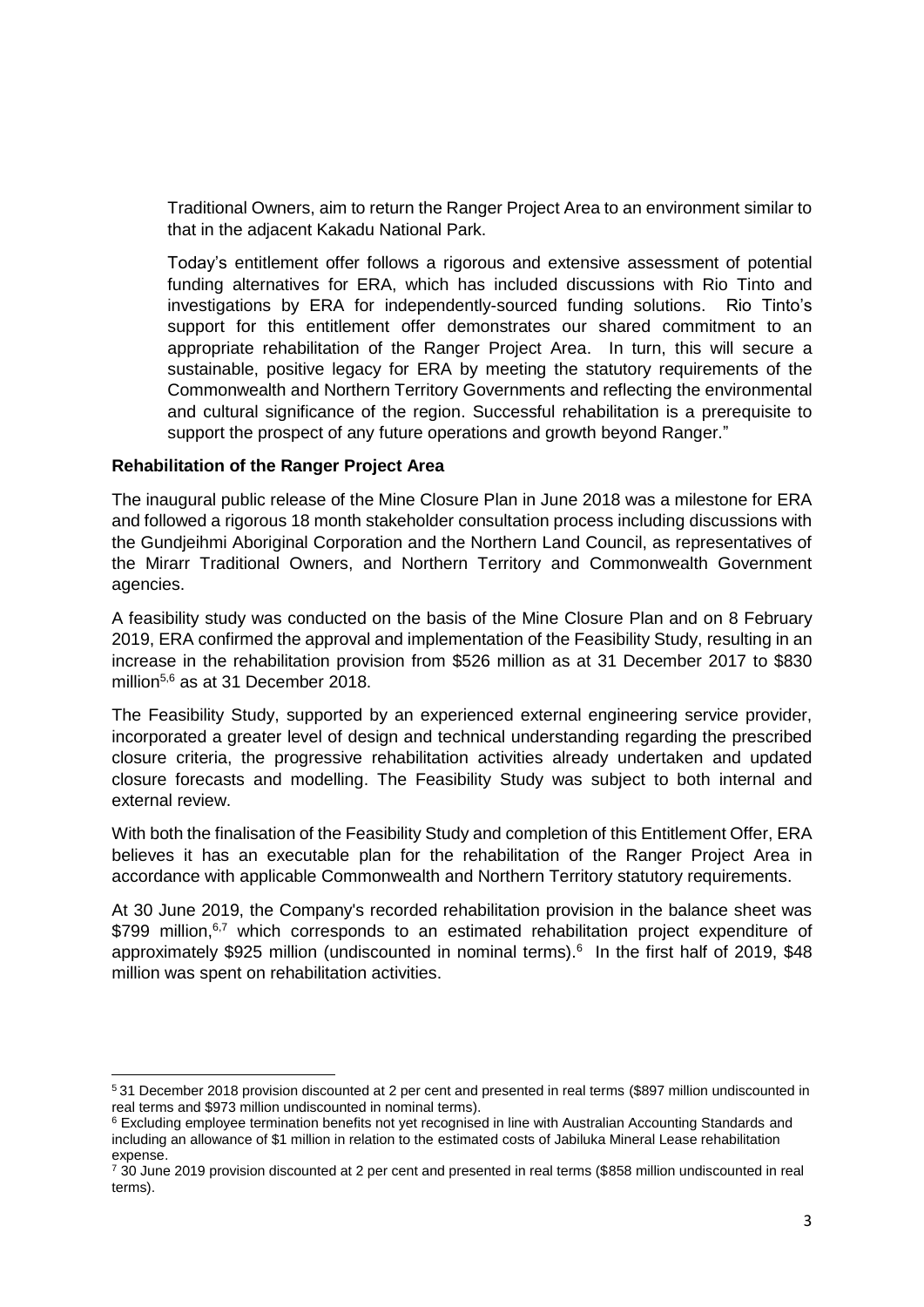### **Assessment of funding alternatives**

**.** 

Following the increase in rehabilitation provision at 31 December 2018, ERA does not have sufficient existing cash resources and expected future cash flows from sale of inventory or processing of the stockpiles at Ranger to fulfil its rehabilitation obligations. As described in the June 2019 half year report, ERA had total cash resources of \$425 million at 30 June 2019. This result was an increase against the 31 December 2018 cash balance of \$388 million in part due to timings within the contract portfolio. Contracted sales volumes in 2019 are weighted towards the first half of the year, with ERA substantially fulfilling its contract sales for the year by 30 June 2019.

Absent receipt of proceeds from the Entitlement Offer, the cash balance is expected to decline by the 2019 year end. As at 31 October 2019, the cash balance was \$328 million (unaudited). Furthermore, during the second half of 2019, ERA expects to produce sufficient drummed inventory to meet supply commitments under its existing long-term contract portfolio. As a result, a greater proportion of future sales will be exposed to the spot market.

In order to address this funding shortfall, and in view of the expected demand for the provision of additional security into the Ranger Rehabilitation Trust Fund<sup>8</sup> by the Commonwealth Government following completion of its annual review process (expected to complete in the first quarter of 2020), the Company has undertaken an extensive and rigorous review process to explore a number of alternative funding options. These have included an assessment of the availability of alternative sources of debt and equity, potential corporate transactions (including corporate restructuring), and other potential third party sources of funding support such as independent third-party underwriters. Following this assessment, ERA has concluded that an Entitlement Offer underwritten by the Underwriter is the only commercially viable funding solution available in the circumstances.

Throughout this process, ERA and Rio Tinto engaged in active discussions regarding a funding solution. The ERA Board delegated the responsibility for this engagement with Rio Tinto to a committee comprised only of Independent Directors (**Independent Committee**).

As announced to the ASX on 25 July 2019, following extensive negotiations and assessment of a number of potential funding options, Rio Tinto advised the Company that it would only be willing to provide additional financial support as part of a renounceable entitlement offer. ERA is informed by Rio Tinto that in forming its view to participate in and underwrite the Entitlement Offer, Rio Tinto has taken into account that the funding contributed to ERA is not expected to result in any direct financial return for ERA, but nevertheless it is supportive of the Entitlement Offer with the objective of ensuring that ERA has the funds required to meet its current rehabilitation obligations.

Based on ERA's October 2019 unaudited cash balance, and assuming receipt of the proceeds from the Entitlement Offer, and subject to movements in ERA's cash balance during the ordinary course of business between 31 October 2019 and settlement of the Entitlement Offer,

<sup>8</sup> At present, the Ranger Rehabilitation Trust Fund includes both cash (\$76 million) and bank guarantees (\$334 million). The security requirement of \$410 million was determined by the Commonwealth during 2018 when ERA's rehabilitation provision was ~\$526 million (provision as at 31 December 2017). The Company's rehabilitation provision increased following finalisation of the Feasibility Study and was \$799 million as at 30 June 2019.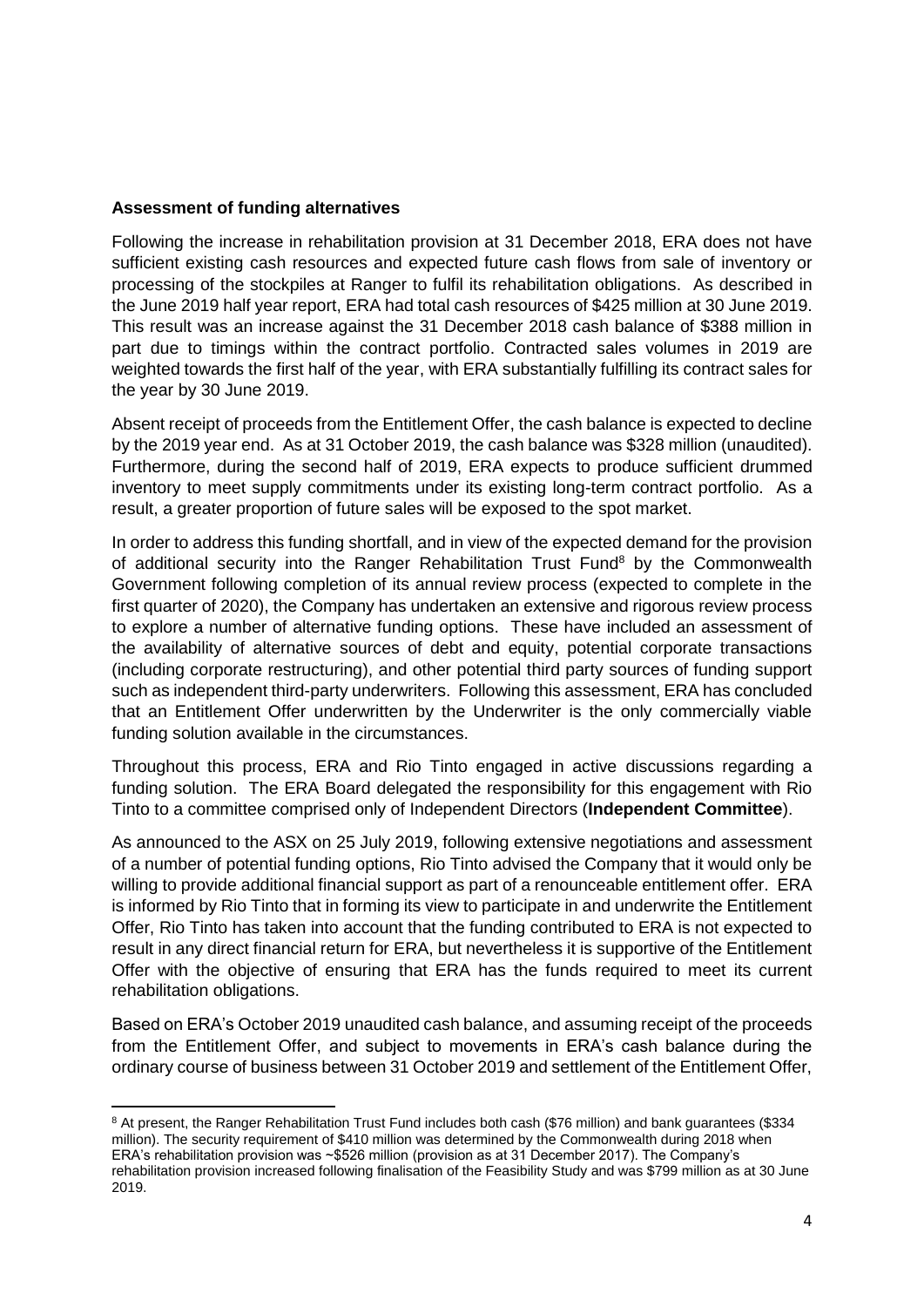ERA's total projected cash resources will be approximately \$802 million, calculated as the aggregate of \$474 million<sup>9</sup> in net proceeds from the Entitlement Offer and \$328 million in total cash resources (comprised of \$252 million cash and \$76 million held in the Ranger Rehabilitation Trust Fund). The offer has been sized to meet the estimated rehabilitation requirements, however risks exist that the amount raised will be insufficient and further funds will be required. Please refer to the "Key Risks" section in the Investor Presentation for further details.

The existing \$100 million loan agreement with Rio Tinto entered into in 2016 (**Loan Agreement**) is currently undrawn and remains in place should additional funding ultimately be required. Drawdown of the credit facility under the Loan Agreement is subject to ERA being able to demonstrate at the time of drawdown that it satisfies customary conditions precedent as mentioned in the "credit facility agreement" announcement released on 29 April 2016.

### **Future strategy beyond Ranger**

The strategic priority for ERA is the successful rehabilitation of the Ranger Project Area, which ERA believes will demonstrate ERA's commitment to long-term sustainable operations in the region, create a sustainable, positive legacy and underpin potential future growth opportunities.

The net proceeds of the Entitlement Offer, together with ERA's existing cash resources and expected future cash flows, will be used primarily for the purposes of funding rehabilitation. A sum of \$20 million from existing cash resources and expected future cash flows has been provisionally designated for expenditure on prospective development opportunities or otherwise as the ERA Board determines to be in the interests of the Company from time to time.

In addition to Ranger, ERA holds title to the Jabiluka Mineral Lease, a large, high quality uranium orebody of global significance. The carrying value of the Jabiluka Undeveloped Property was recorded at approximately \$90 million as at 30 June 2019. In accordance with the Long Term Care and Maintenance Agreement, the Jabiluka deposit will not be developed by ERA without the approval of the Mirarr Traditional Owners.

ERA has approximately \$183 million in tax losses (at 30 per cent) as at 30 June 2019 that are not recognised as deferred tax assets due to the uncertainty regarding ERA's ability to generate adequate levels of future taxable profits. This treatment is reviewed periodically. ERA's carry forward tax losses can be utilised to offset any future taxable profits, subject to satisfaction of the tax loss recoupment tests under the income tax legislation at the time of utilisation.

#### **Overview of Entitlement Offer**

The Company is conducting a fully underwritten 6.13 for 1 pro rata renounceable entitlement offer to holders of shares in the Company with a registered address in Australia, New Zealand or Singapore as at 7.00pm (AEDT) on Wednesday, 20 November 2019 (the **Record Date**) (**Eligible Shareholders**) to raise approximately \$476 million.

1

<sup>9</sup> Net of transaction costs.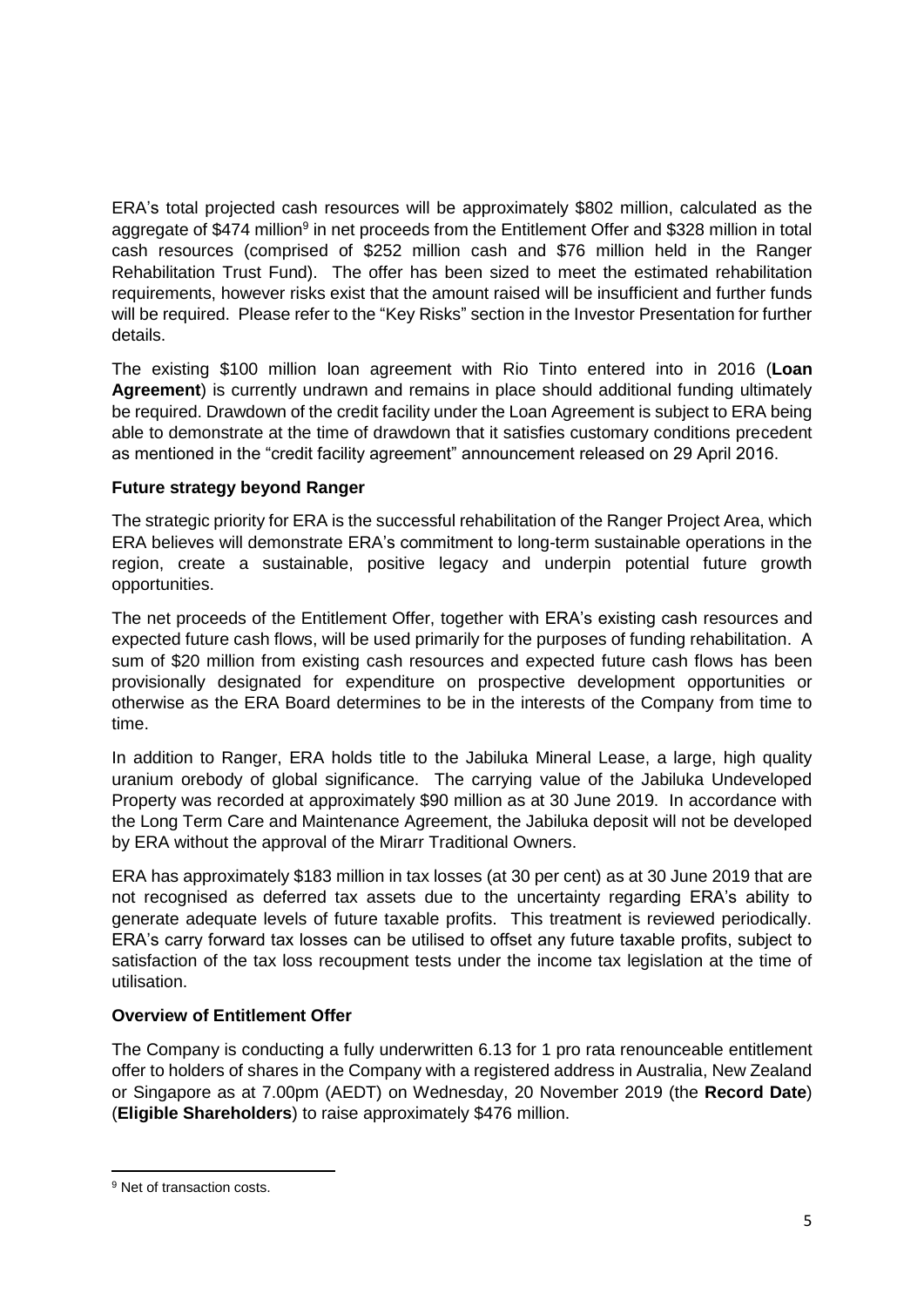Eligible Shareholders will be invited to subscribe for 6.13 New Shares for every 1 existing ERA ordinary share held at 7.00pm (AEDT) on the Record Date at the Offer Price of \$0.15 per New Share. Eligible Shareholders will be sent an offer information booklet (**Offer Booklet**), together with a personalised Entitlement and Acceptance Form on or around Friday, 22 November 2019 by mail.

Approximately 3,174 million New Shares will be issued under the Entitlement Offer. The New Shares will rank equally with existing ERA shares as from their time of issue.

An indicative timetable for the Entitlement Offer appears at the end of this announcement.

Eligible Shareholders who take up their entitlement in full may also apply for additional New Shares at the Offer Price in excess of their entitlement (**Additional New Shares**) under the shortfall facility (**Shortfall Facility**), if they wish to do so. The allocation of any Additional New Shares will be limited to the number of New Shares for which valid applications are not received before the Entitlement Offer closes (**Shortfall Shares**). Additional New Shares will, however, only be allocated to Eligible Shareholders who apply for them (up to the number applied for) to the extent there are Shortfall Shares and, in the event of competition for the Shortfall Shares, applications will be scaled back on a pro rata basis (detailed in section 1.9 of the Offer Booklet).

ASIC has granted relief from Australia's takeover laws (Chapter 6 of the Corporations Act), which enables Eligible Shareholders to participate in the Shortfall Facility even if by doing so the number of New Shares issued to them would result in the takeover law threshold under section 606 of the Corporations Act being exceeded.

Given the role of North (a wholly-owned subsidiary of Rio Tinto) as the Underwriter, Rio Tinto will not apply for Additional New Shares under the Shortfall Facility.

As the Entitlement Offer is renounceable, Eligible Shareholders may seek to sell all or part of their entitlements on the ASX at the prevailing market price for the entitlements during the period commencing on Tuesday, 19 November 2019 and ending on Wednesday, 4 December 2019 (refer to the indicative timetable at the end of this announcement).

If an Eligible Shareholder takes no action, they will not be issued New Shares, their entitlements will lapse, they will not receive or be entitled to any payment or value for their lapsed entitlements, and their shareholding in ERA will be diluted.

Euroz Securities Limited (**Euroz**) has been appointed as a broker to the Entitlement Offer and, subject to demand, will invite applications from institutional and/or sophisticated investors for the Shortfall Shares which are not taken up pursuant to the Shortfall Facility, at an issue price that is not less than the Offer Price (**Shortfall Bookbuild**). Any premium received on New Shares issued under the Shortfall Bookbuild will be designated for expenditure on prospective growth opportunities or as otherwise determined by the Board. The ERA Board reserves the right to issue the Shortfall Shares under the Shortfall Bookbuild at its discretion. Any Shortfall Shares, not placed through this Shortfall Bookbuild, subject to the Underwriting Agreement, will then be acquired by the Underwriter.

ERA shareholders with registered addresses on the share register outside of Australia, New Zealand or Singapore will not be eligible to participate in the Entitlement Offer (**Ineligible**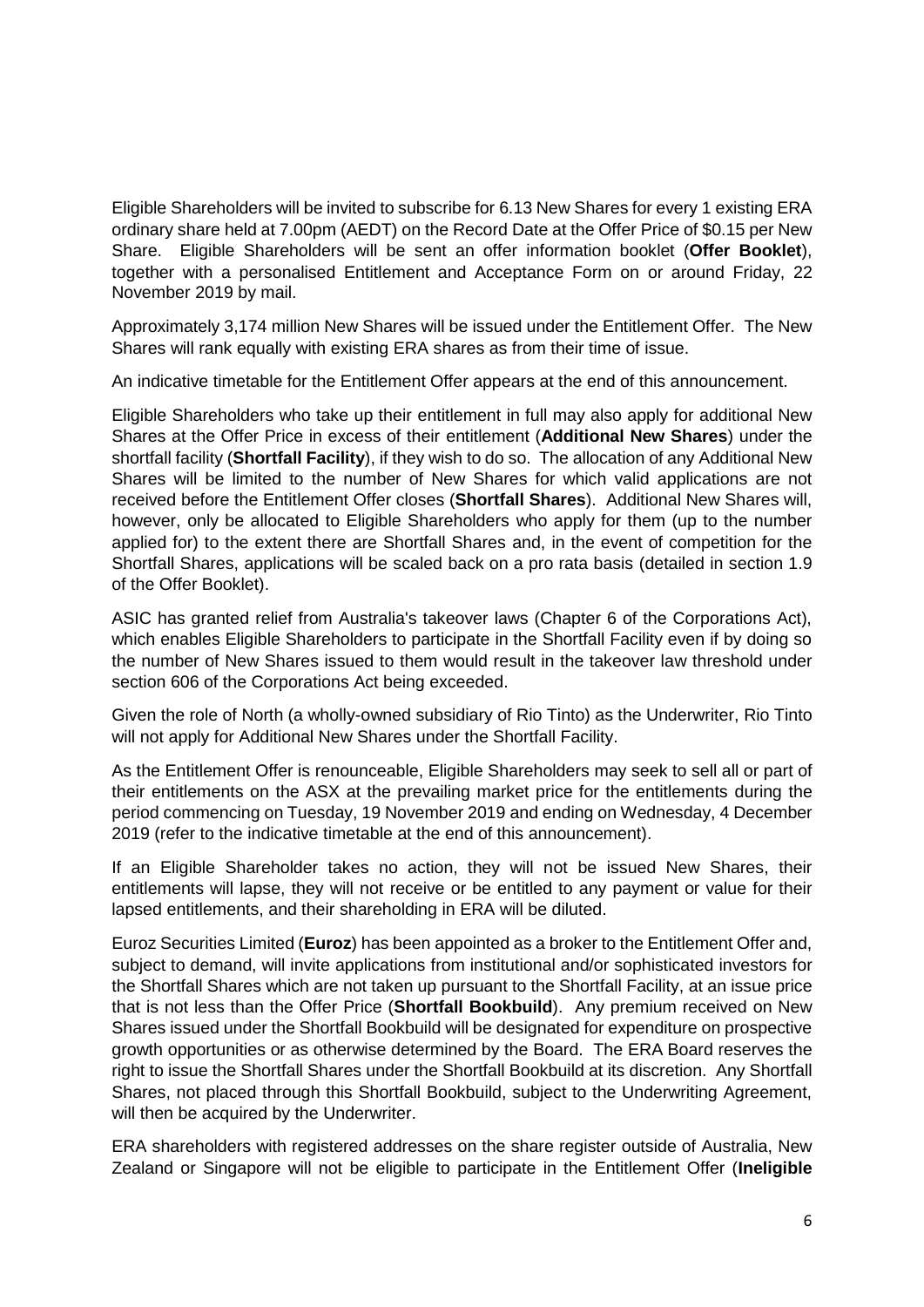**Shareholders**). ERA has appointed a nominee, BurnVoir Corporate Finance Limited, who will arrange for the sale of the entitlements that would have been offered to Ineligible Shareholders, with the net proceeds, if any, distributed to the Ineligible Shareholders proportionately.

# **Key terms of the Underwriting Agreement**

The Entitlement Offer is fully underwritten by the Underwriter pursuant to the terms of an Underwriting Agreement. Rio Tinto (through the Underwriter which is a wholly-owned subsidiary of Rio Tinto) is choosing to underwrite the Entitlement Offer with the objective of ensuring that ERA is able to meet its statutory and contractual rehabilitation obligations for the Ranger Project Area.

The terms of the Underwriting Agreement have been negotiated by ERA at arm's length by the Independent Committee acting on independent professional advice. Based on the Independent Committee's recommendation, the ERA Board believes the agreed terms are reasonable in the circumstances. No underwriting fee is payable to the Underwriter (although ERA is required to reimburse Rio Tinto for its costs of, and incidental to, the Entitlement Offer up to a maximum of \$100,000). The Underwriting Agreement is subject to conditions precedent that ERA regards as customary and reasonable, including all ASIC and ASX approvals for the Entitlement Offer being obtained and all due diligence sign-offs being delivered to the Underwriter. The Underwriting Agreement includes certain warranties and indemnities from ERA to the Underwriter, including in relation to the compliance of all offer documentation to be released by ERA with all applicable laws and the accuracy of all information disclosed to the Underwriter in connection with the Entitlement Offer.

The Underwriter has the right to terminate the Underwriting Agreement in certain events. The events are summarised in the Schedule to this announcement.

# *Further Undertakings*

Under the Underwriting Agreement, ERA gives certain further undertakings to the Underwriter regarding the use of funds raised by the Entitlement Offer for rehabilitation, and to restrict dealings with Jabiluka without the Underwriter's prior written consent. A summary of these undertakings is also set out in the Schedule to this announcement.

In addition, ERA will remain bound by the terms of the Loan Agreement made with Rio Tinto in 2016, including the various undertakings contained therein<sup>10</sup>, except that ERA will no longer be restricted by the Loan Agreement from using the \$20 million provisionally designated for expenditure on prospective development opportunities or otherwise as the ERA Board determines to be in the interests of ERA.

#### **Control Implications**

1

The potential effect that the issue of the New Shares will have on the control of ERA, and the consequences of that effect, will depend on a number of factors including the number of New Shares taken up by each Eligible Shareholder (or by any third party investor to which their entitlement is transferred) and the number of entitlements sold by the foreign holder nominee

<sup>10</sup> See ERA's announcement dated 29 April 2016.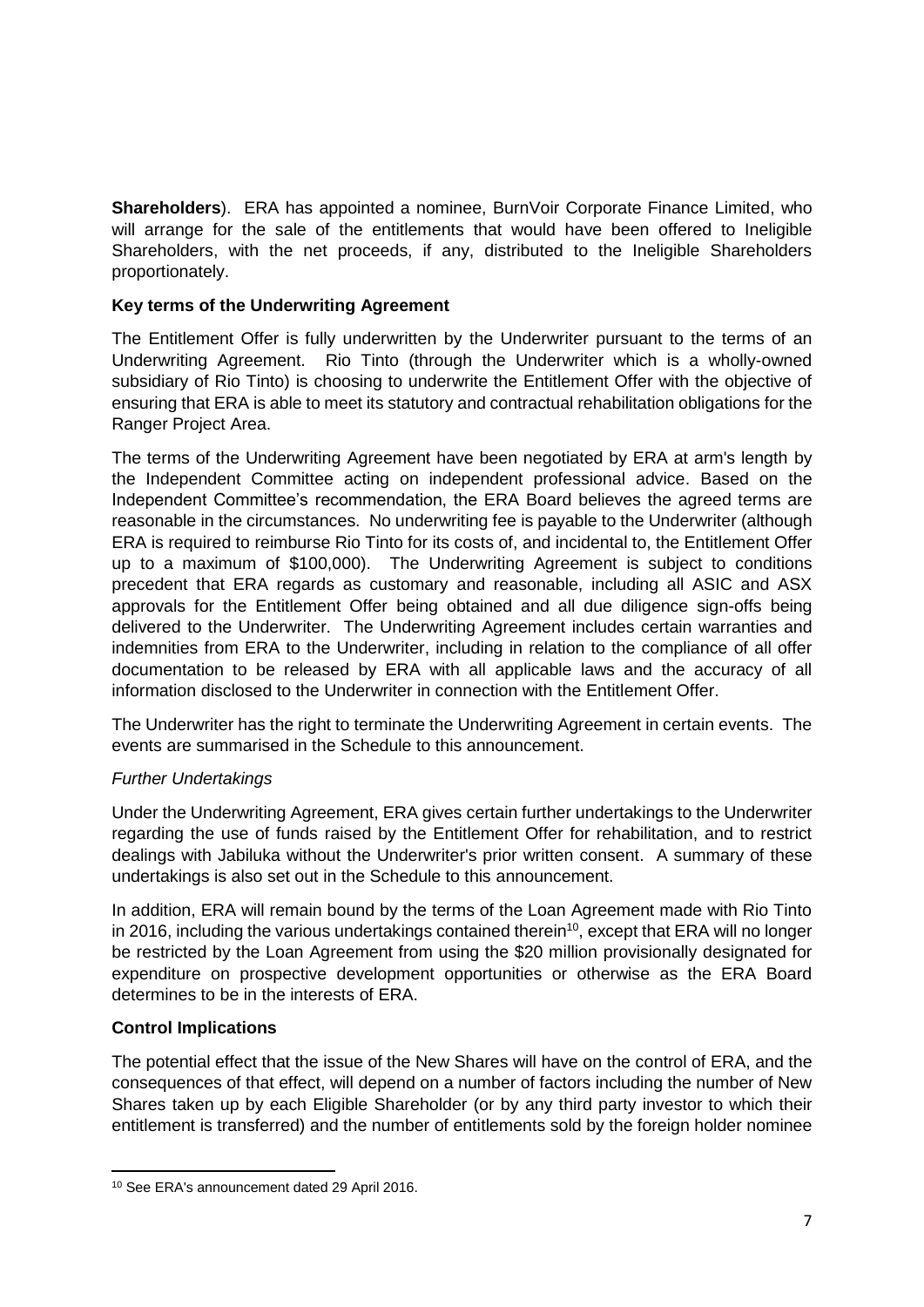on behalf of Ineligible Shareholders under the Entitlement Offer, or placed to institutional and/or sophisticated investors under the Shortfall Bookbuild.

As noted above, the Entitlement Offer is being underwritten by North, a wholly-owned subsidiary of Rio Tinto Limited. As at the date of this announcement, Rio Tinto holds relevant interests in 68.39% of the issued ERA shares, with North (being the Underwriter) directly holding 34.10% of the issued ERA shares and Peko-Wallsend Pty Ltd (**Peko-Wallsend**), another wholly-owned subsidiary of Rio Tinto, holding 34.29% of the issued ERA shares. Both North and Peko-Wallsend (the **Rio Tinto Parties**) have confirmed to ERA that they will take up their full pro rata entitlements to New Shares under the Entitlement Offer.

As noted above, entitlements to New Shares for which valid applications are not received before the Entitlement Offer closes (i.e., the **Shortfall Shares**) will be issued as follows:

- (a) firstly, to any Eligible Shareholders who submit valid applications for Additional New Shares under the Shortfall Facility;
- (b) secondly, should there be Shortfall Shares remaining, to successful applicants (if any) through the Shortfall Bookbuild; and
- (c) thirdly, the balance of the Shortfall Shares would be taken up by the Underwriter under the Underwriting Agreement.

Accordingly, the potential effect that the issue of the New Shares under the Entitlement Offer will have on the control of ERA will depend on the number of New Shares that the Underwriter subscribes for as underwriter to any shortfall in relation to the Entitlement Offer. Further details are disclosed in the "Cleansing Statement" released on the ASX along with this announcement.

#### **Consequences of effect on control and Rio Tinto's intentions**

The Rio Tinto Parties have confirmed to ERA that they will examine their options in respect of Rio Tinto's combined shareholding and relevant interests in ERA following the completion of the Entitlement Offer. In the event that the relevant interests of Rio Tinto (through the Rio Tinto Parties) increase following the completion of the Entitlement Offer, some of the options available to it include:

| <b>Rio Tinto's total relevant</b><br>interests in the ERA<br>shares | <b>Consequences and potential rights of Rio Tinto</b>                                                                                                                                                                                    |
|---------------------------------------------------------------------|------------------------------------------------------------------------------------------------------------------------------------------------------------------------------------------------------------------------------------------|
| Increases to 70% or more                                            | Rio Tinto may look to appoint additional board member(s)<br>to the Board of ERA at the next Annual General Meeting or<br>to fill a casual vacancy if one arises or otherwise in<br>accordance with the constitution of the Company.      |
| Increases to 75% or more                                            | Rio Tinto will be able to pass special resolutions at general<br>meetings in respect of resolutions on which it is entitled to<br>vote (for example, resolutions relating to proposed<br>amendments to the constitution of the Company). |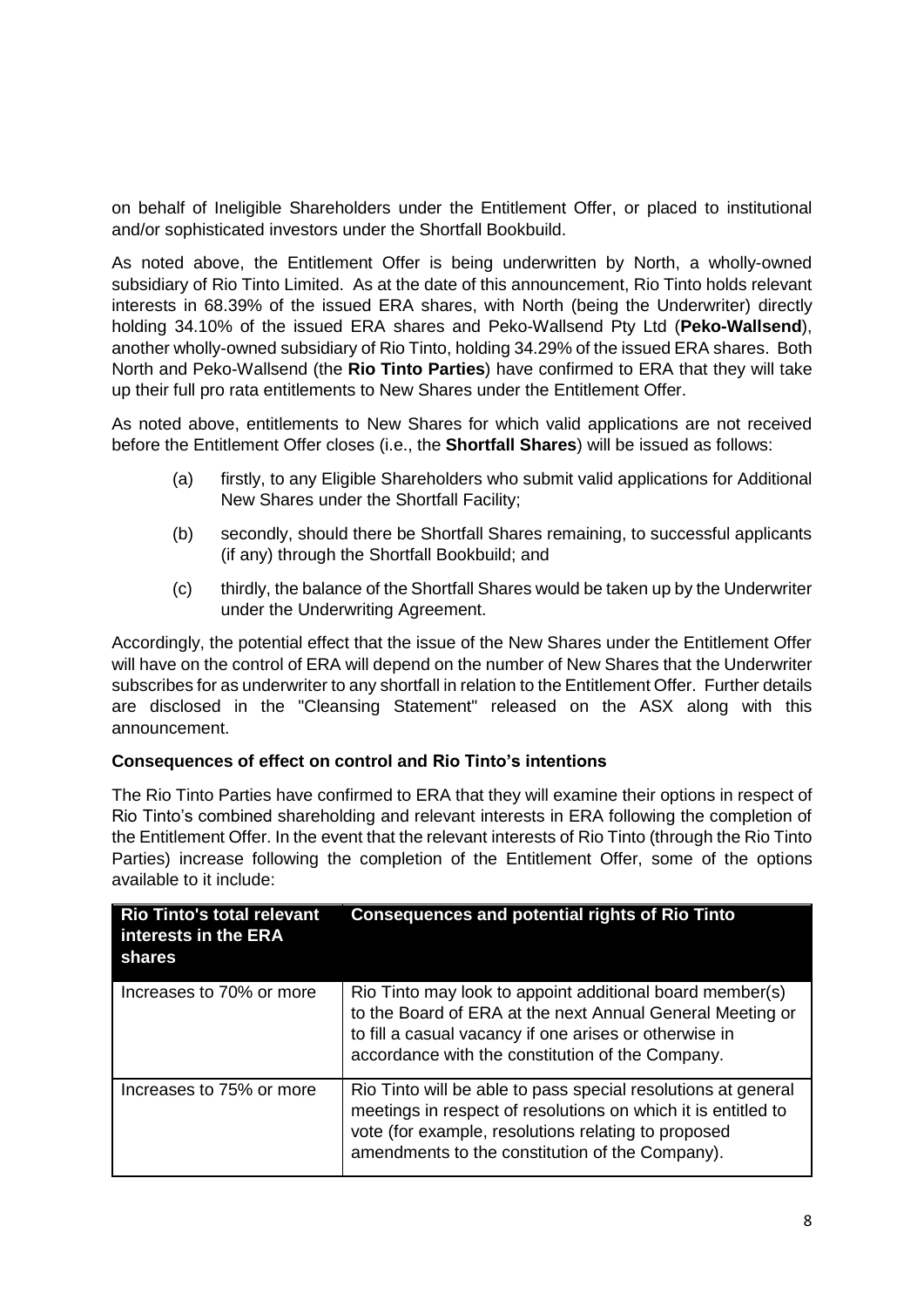| <b>Rio Tinto's total relevant</b><br>interests in the ERA<br>shares | <b>Consequences and potential rights of Rio Tinto</b>                                                                                                                                                                                                           |
|---------------------------------------------------------------------|-----------------------------------------------------------------------------------------------------------------------------------------------------------------------------------------------------------------------------------------------------------------|
|                                                                     | Rio Tinto may seek to engage with ERA to consider<br>initiating discussions with ASX in respect of a voluntary<br>delisting having regard to factors including the liquidity of<br>the shares, the number of unmarketable parcels and<br>ongoing listing costs. |
|                                                                     | Neither ERA nor Rio Tinto would seek to delist ERA without<br>prior engagement with ASX and neither party has<br>commenced any discussions with ASX in this respect.                                                                                            |
| Increases to 90% or more                                            | Rio Tinto may look at compulsory acquisition in the six<br>months following the date on which New Shares are issued<br>under the Entitlement Offer in accordance with the<br>procedure outlined below.                                                          |

# **General Compulsory Acquisition Procedure**

If, immediately after the Entitlement Offer, Rio Tinto (through the Rio Tinto Parties) has beneficial interests in 90% or more of all ERA shares, it will have the right (but not the obligation) to compulsorily acquire all of the remaining ERA shares in accordance with the statutory procedure set out in Part 6A.2 of the *Corporations Act 2001* (Cth) (**Corporations Act**), otherwise known as the "general compulsory acquisition procedure".

If enlivened, Rio Tinto will have six months from the date it becomes entitled to compulsorily acquire the remaining ERA shares to lodge a notice with ASIC exercising this right (**Compulsory Acquisition Notice**).This date would align with the date of issue of the New Shares pursuant to the Entitlement Offer.

ERA has been informed by Rio Tinto that it has not yet decided whether it will exercise its right of compulsory acquisition if it becomes entitled to do so, and it does not intend to make that decision until the outcome of the Entitlement Offer is known. If Rio Tinto elects to exercise the right of compulsory acquisition, it must:

- (a) offer a cash amount for the acquisition of the remaining ERA shares, which must be the same amount for each share;
- (b) engage an independent expert nominated by ASIC to prepare a report which states whether, in the expert's opinion, the proposed price gives fair value for the ERA shares being acquired; and
- (c) provide shareholders with a copy of the Compulsory Acquisition Notice, the expert's report and an objection form.

The cash amount per share offered by Rio Tinto pursuant to any potential compulsory acquisition process of the remaining ERA shares is uncertain and would be determined by Rio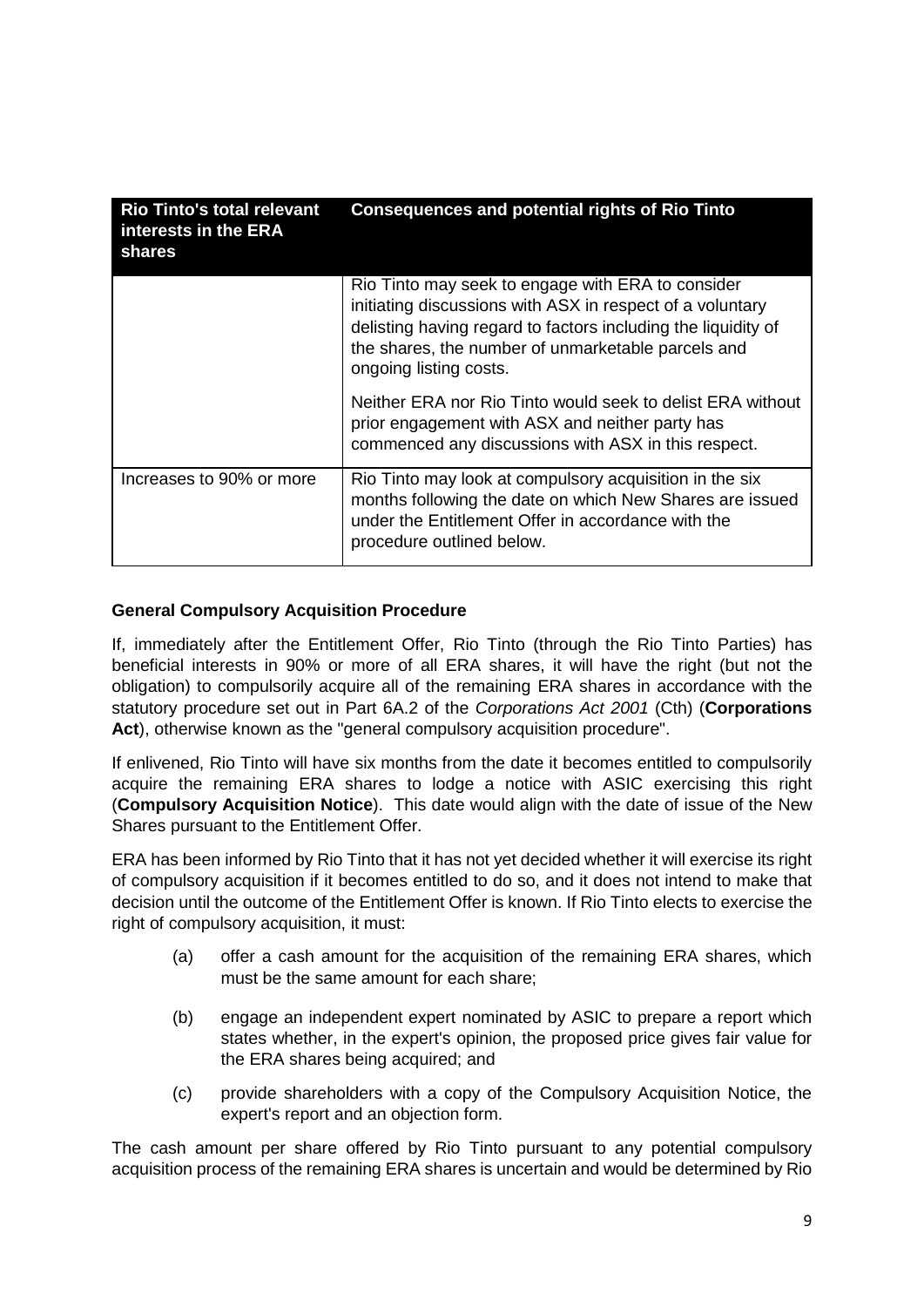Tinto at its discretion, which could be more or less than the Offer Price under the Entitlement Offer.

ERA's shareholders will have a right to object to the compulsory acquisition of their ERA shares by Rio Tinto by returning the objection form to the Company within the objection period specified in the Compulsory Acquisition Notice (which must be at least one month). If shareholders holding at least 10% of the shares covered by the Compulsory Acquisition Notice object to compulsory acquisition by the relevant deadline, Rio Tinto (through North or Peko-Wallsend, as the case may be) will need to apply for court approval if it wishes to proceed with the compulsory acquisition, and the costs of such court proceedings will be borne by Rio Tinto unless the court finds that the objector(s) have acted improperly, vexatiously or otherwise unreasonably. If Rio Tinto establishes that the compulsory acquisition terms represent fair value, the court will be required to approve the compulsory acquisition on those terms; otherwise, the court must confirm that the acquisition will not take place.

#### **Indicative Timetable\***

The key dates for the Entitlement Offer are as follows:

| <b>Event</b>                                                                                                                            | <b>Date</b>                                     |
|-----------------------------------------------------------------------------------------------------------------------------------------|-------------------------------------------------|
| Announcement of Entitlement Offer (including Investor<br>Presentation)                                                                  | Friday, 15 November 2019                        |
| ASX release of Offer Booklet, Cleansing Statement and<br>Appendix 3B                                                                    | Friday, 15 November 2019                        |
| Notice sent to all shareholders                                                                                                         | Monday, 18 November 2019                        |
| Ex date                                                                                                                                 | Tuesday, 19 November 2019                       |
| Entitlements trading on ASX begins on deferred<br>settlement basis                                                                      | Tuesday, 19 November 2019                       |
| Record date for eligibility in the Entitlement Offer                                                                                    | 7:00pm (AEDT) on Wednesday,<br>20 November 2019 |
| <b>Entitlement Offer opens</b>                                                                                                          | Friday, 22 November 2019                        |
| Mailing of personalised Entitlement and Acceptance<br>Form and the Offer Booklet to Eligible Shareholders,<br>and Entitlements allotted | Friday, 22 November 2019                        |
| Entitlement trading on ASX on normal settlement basis<br>begins                                                                         | Monday, 25 November 2019                        |
| Entitlements trading on ASX ends                                                                                                        | Wednesday, 4 December 2019                      |
| New Shares under the Entitlement Offer commence<br>trading on ASX on deferred settlement basis                                          | Thursday, 5 December 2019                       |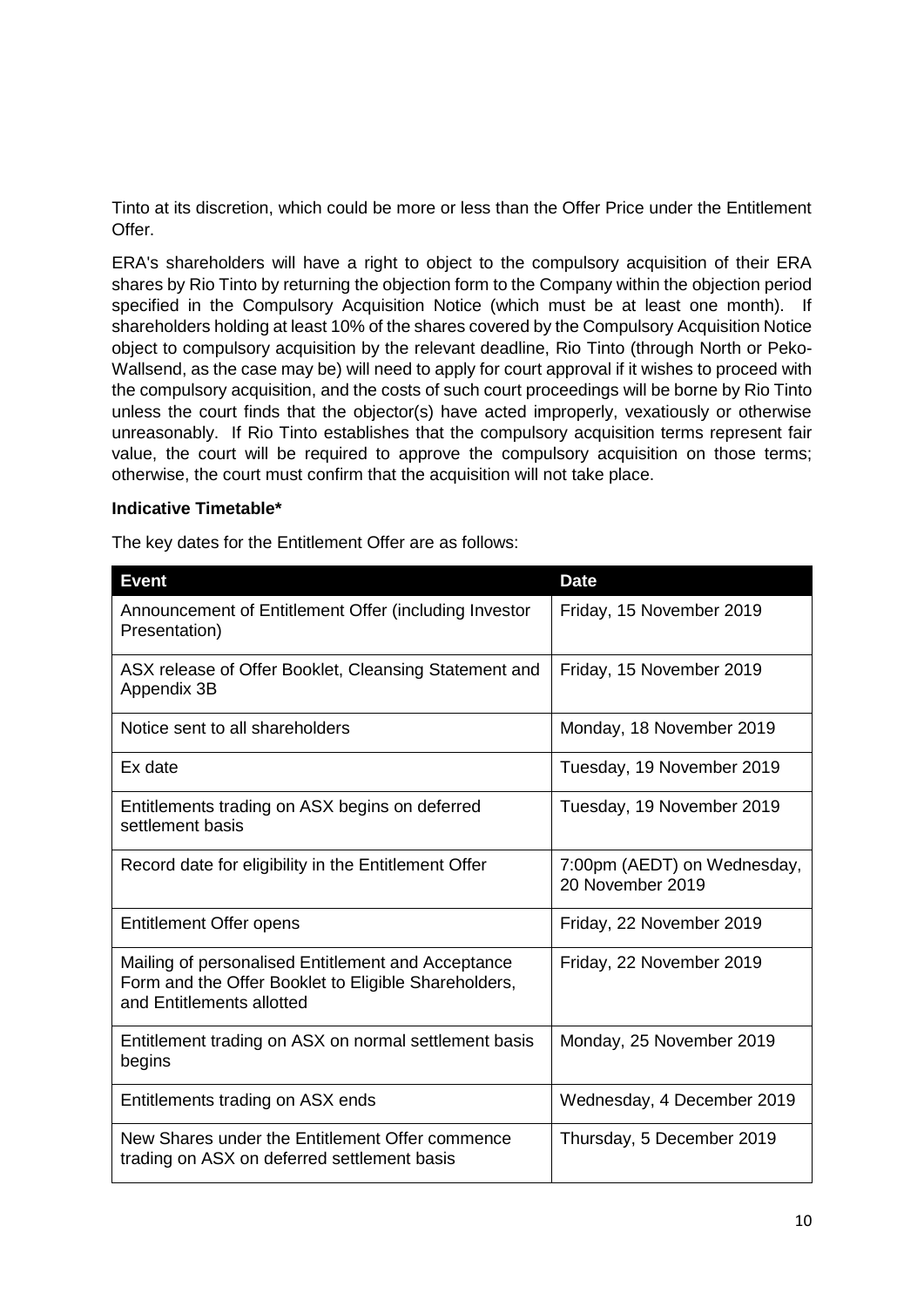| Event                                                                                          | <b>Date</b>                                     |
|------------------------------------------------------------------------------------------------|-------------------------------------------------|
| Last day to extend the Entitlement Offer closing date                                          | Friday, 6 December 2019                         |
| <b>Entitlement Offer closes</b>                                                                | 5:00pm (AEDT) on Wednesday,<br>11 December 2019 |
| Determination of allocation under Shortfall Facility and<br><b>Shortfall Bookbuild</b>         | Friday, 13 December 2019                        |
| Notification of Shortfall to ASX                                                               | Monday, 16 December 2019                        |
| Issue of New Shares under the Entitlement Offer                                                | Wednesday, 18 December<br>2019                  |
| New Shares under the Entitlement Offer commence<br>trading on ASX on a normal settlement basis | Thursday, 19 December 2019                      |
| Despatch of holding statements for New Shares under<br>the Entitlement Offer                   | Thursday, 19 December 2019                      |

*\*ERA, in conjunction with the Underwriter, reserves the right, subject to the Corporations Act, ASX Listing Rules and other applicable laws to withdraw or vary the dates of the Entitlement Offer at its discretion and without notice. In particular, ERA reserves the right to extend the closing date of the Entitlement Offer or accept late applications, either generally or in particular cases, without prior notice. The commencement of quotation of New Shares is subject to confirmation from ASX.*

Details of the Entitlement Offer and other information described in this announcement will be set out in the Offer Booklet which ERA will mail to Eligible Shareholders on or around Friday, 22 November 2019. Eligible Shareholders should read the Offer Booklet carefully and in its entirety before deciding whether to participate in the Entitlement Offer.

ERA has appointed Flagstaff Partners and BurnVoir Corporate Finance as financial advisers, Ashurst as legal adviser, and Euroz as broker to the Entitlement Offer.

For further information please contact:

#### **Investor Relations**

Craig Sainsbury Market Eye Pty Ltd Office: +61 3 9591 8923 Mobile: +61 428 550 499 Email: craig.sainsbury@marketeye.com.au

#### **Media**

Olivia Brown **Hayley Morris** MorrisBrown Communications MorrisBrown Communications Mobile: +61 409 524 960 Mobile: +61 407 789 018

Email: olivia@morris-brown.com.au Email: hayley@morris-brown.com.au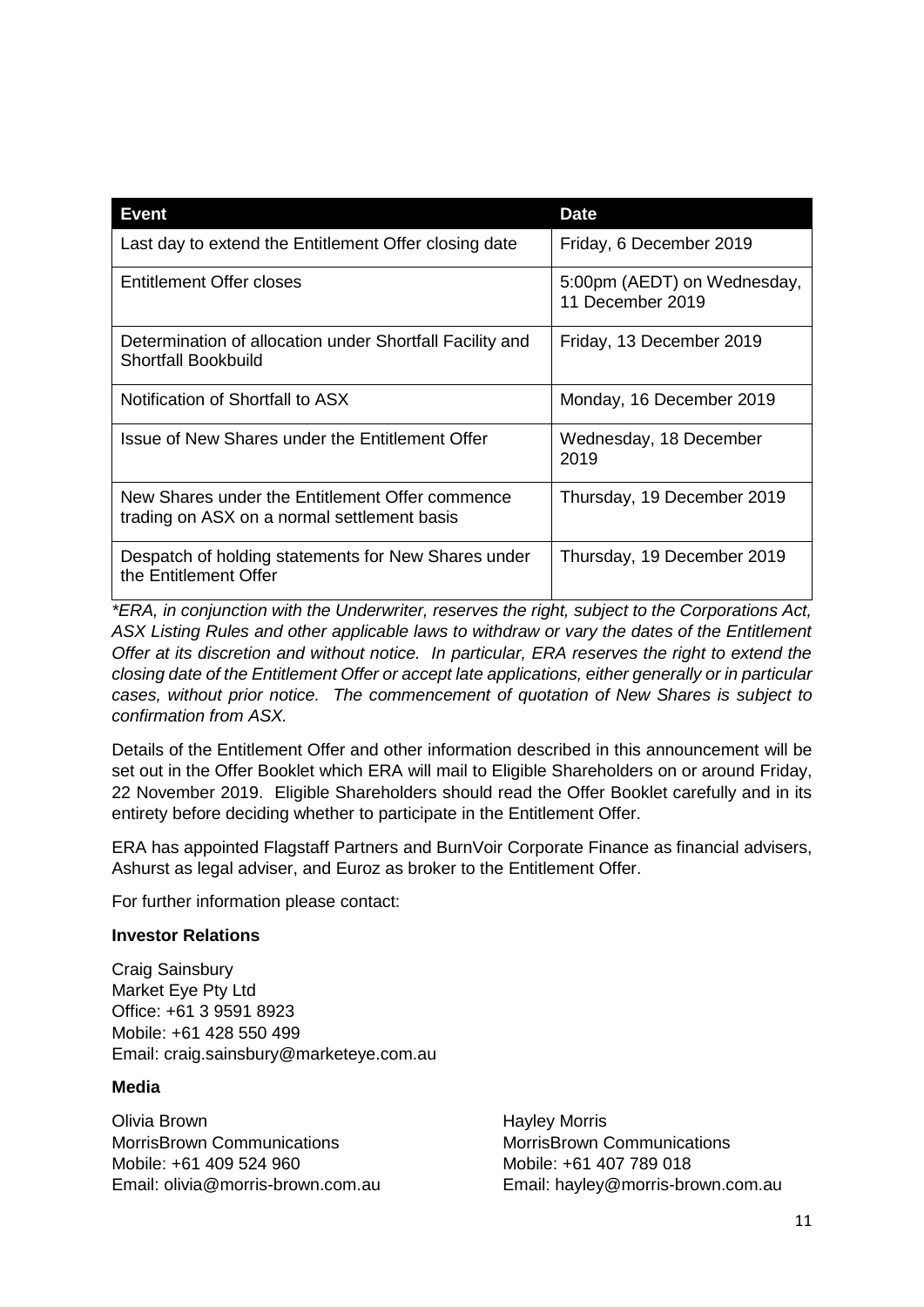### **About Energy Resources of Australia Ltd**

Energy Resources of Australia Ltd (**ERA**) is one of the nation's largest uranium producers and operates the Ranger mine, Australia's longest continually operating uranium mine.

Together, ERA provides clean energy to the world and cares for people and country.

ERA has an excellent track record of reliably supplying customers. Uranium oxide has been produced at Ranger for more than 35 years. During that time, Ranger has produced in excess of 128,000 tonnes of uranium oxide.

ERA's Ranger mine is located eight kilometres east of Jabiru and 260 kilometres east of Darwin, in Australia's Northern Territory. ERA is a major employer in the Northern Territory and the Alligator Rivers Region.

#### **Important Information**

This announcement does not constitute an offer to sell, or a solicitation of an offer to buy, securities in the United States or any other jurisdiction in which such an offer would be illegal. Neither the entitlements nor the New Shares to be offered and sold in the Entitlement Offer have been, or will be, registered under the U.S. Securities Act of 1933 (**U.S. Securities Act**) or the securities laws of any state or other jurisdiction of the United States. Accordingly, the entitlements may not be exercised or taken up by, and the New Shares may not be offered or sold, directly or indirectly, except pursuant to an exemption from, or in a transaction not subject to, the registration requirements of the U.S. Securities Act and any other applicable securities law of any state or other jurisdiction of the United States. There will be no public offer of the entitlements or the New Shares in the United States.

This announcement may not be released or distributed in the United States.

#### **Forward looking statements**

This announcement contains certain forward-looking statements including statements of current intention, statements of opinion and predictions as to possible future events. Forwardlooking statements can generally be identified by the use of forward looking words such as "anticipate", "believe", "expect", "project", "forecast", "estimate", "likely", "intend", "should", "could", "may", "target", "plan", "consider", "foresee", "aim", "will" and other similar expressions within the meaning of securities laws of applicable jurisdictions. They include but are not limited to statements pertaining to the outcome and effects of the Entitlement Offer and ERA's ability to meet its rehabilitation obligations. Indications of, and guidance or outlook on, future earnings, financial position, rehabilitation obligations, performance and strategies are also forward looking statements.

Such statements are not statements of fact and there can be no certainty of outcome in relation to the matters to which the statements relate. These forward looking statements involve known and unknown risks, uncertainties, assumptions and other important factors that could cause the actual outcomes to be materially different from the events or results expressed or implied by such statements. Those risks, uncertainties, assumptions and other important factors are not all or entirely within the control of ERA and cannot be predicted by ERA. This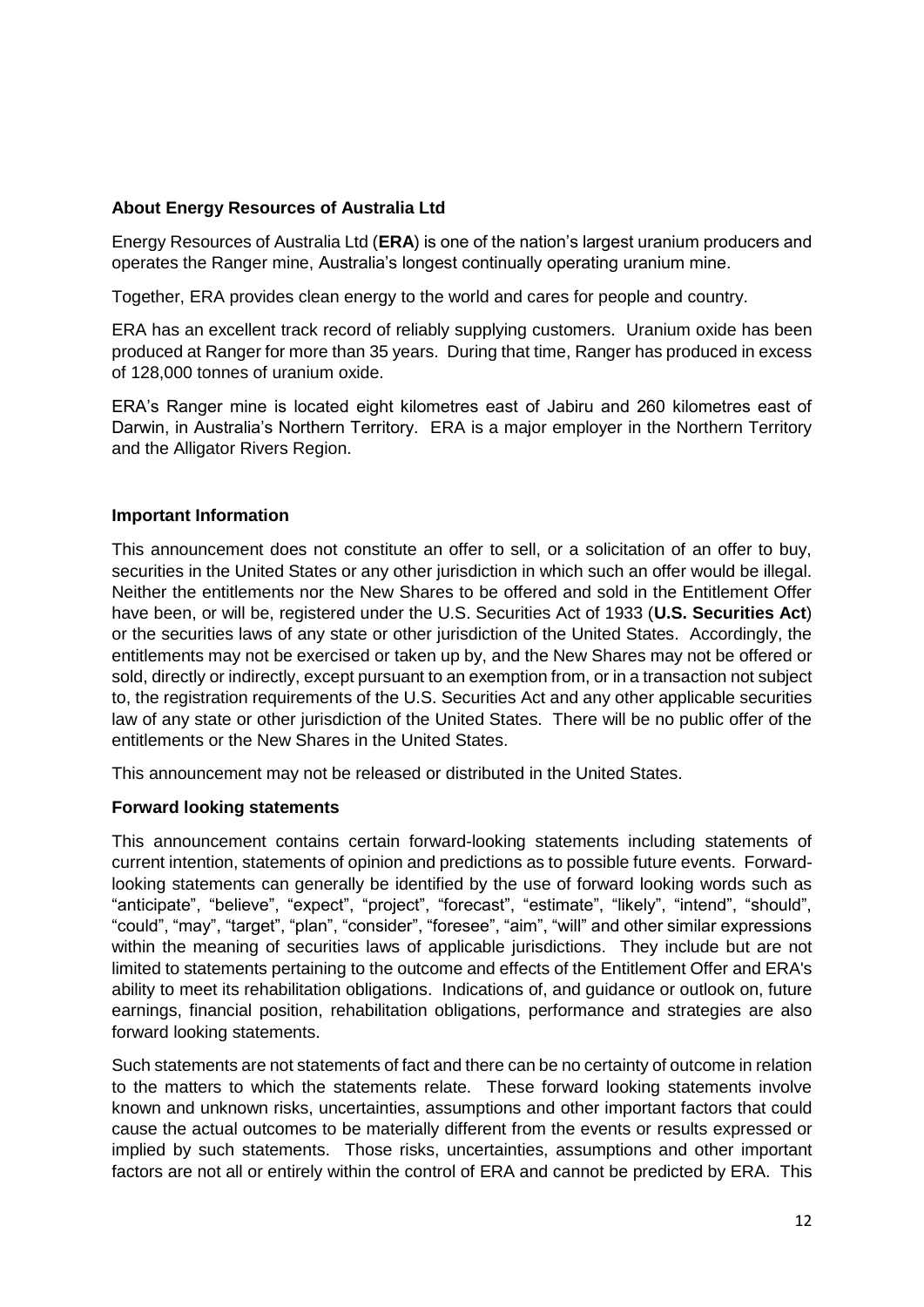includes changes in circumstances or events that may cause objectives to change as well as any statements about market and industry trends, which are based on interpretations of current market conditions. They also include general economic conditions, inflation rates, exchange rates, interest rates, regulatory environments, competitive pressures, selling price, market demand and conditions in the financial markets which may cause objectives to change or may cause outcomes not to be realised. The weather at the Ranger Project Area may also affect ERA's ability to meet its rehabilitation obligations and the cost of meeting those obligations.

ERA, supported by an experienced external engineering service provider, undertook the Feasibility Study to further refine scheduled rehabilitation activities. The Feasibility Study examined the technical, costing and scheduling aspects of Ranger closure to a high level of detail in order to obtain a best estimate of the rehabilitation obligation. However, the ultimate cost of rehabilitation is uncertain. Costs may vary in response to factors beyond ERA's control such as weather events, legal requirements, technological change and market conditions.

An inability to obtain sufficient funding to meet ERA's future rehabilitation obligations would have a material impact on ERA's business, financial performance and assessment as a going concern.

Actual results, performance or achievements may vary materially from any projections and forward looking statements and the assumptions on which those statements are based. Readers are cautioned not to place undue reliance on forward-looking statements and none of ERA or any of its subsidiaries, affiliates and associated companies (or any of their respective officers, employees or agents) makes any representation, assurance or guarantee as to the accuracy or likelihood of fulfilment of any forward looking statement or any outcomes expressed or implied in any forward looking statements.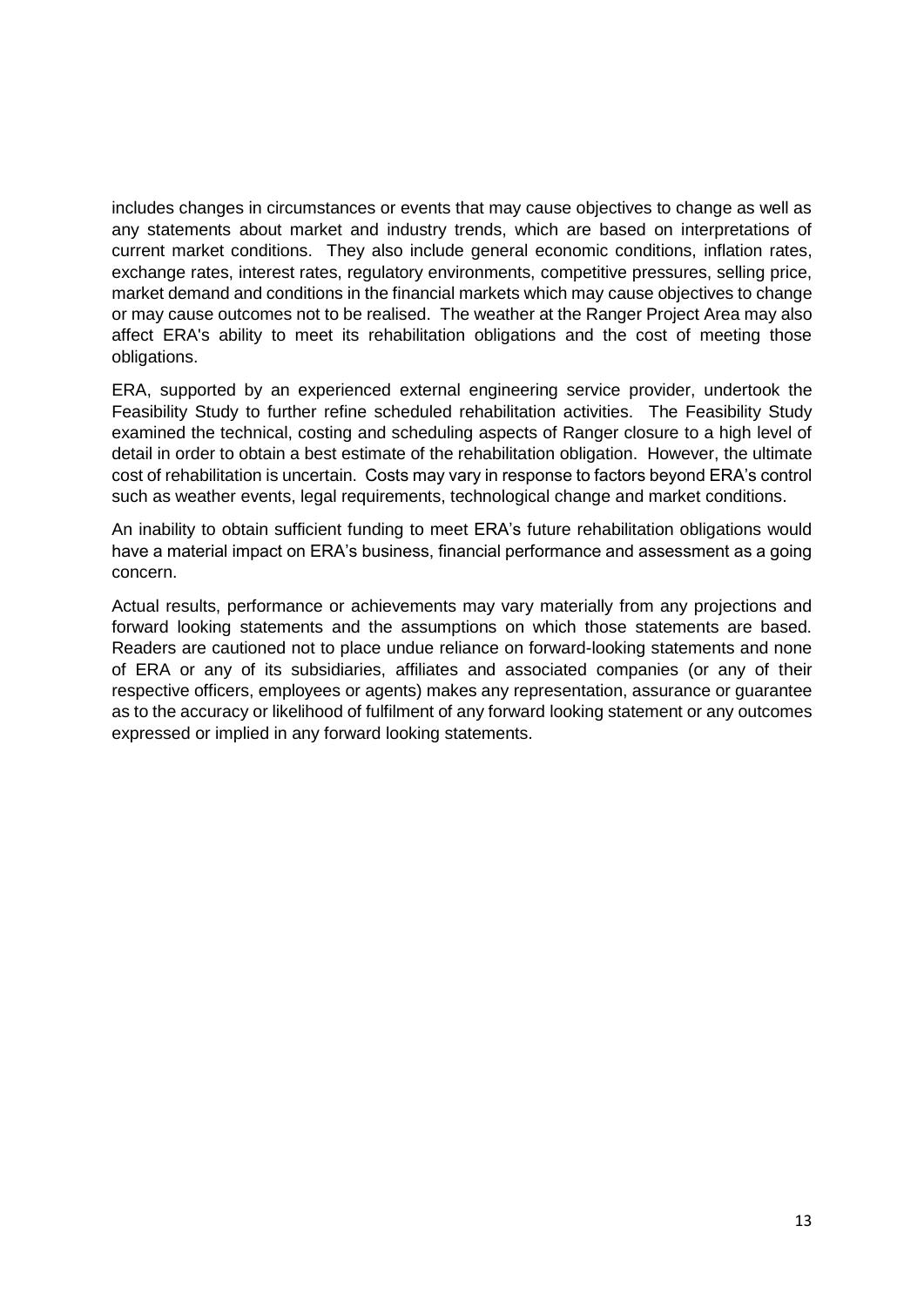# **SCHEDULE**

### **Summary of termination events and certain undertakings in Underwriting Agreement**

The following is a summary of certain key provisions of the Underwriting Agreement.

### 1. **SUMMARY OF TERMINATION EVENTS**

The Underwriter may at any time by notice given to ERA (referred to in this Schedule as *the Issuer*) immediately, without cost or liability to itself, terminate the Underwriting Agreement so that it is relieved of all its obligations under the Underwriting Agreement if any of the following events occurs before 4:00pm (AEDT) on the Entitlement Offer settlement date (*Settlement Date*):

- (a) (**Offer Materials**) The ASX announcement, the Offer Booklet and other materials issued by ERA in connection with the Entitlement Offer (the *Offer Materials*) contain (whether by omission or otherwise) any statement which is false, misleading or deceptive or they otherwise do not comply with the Corporations Act or any other applicable law.
- (b) \*(**future matters**) Any statement or estimate in any Offer Materials which relates to a future matter is or becomes incapable of being met.
- (c) (**Cleansing Statement**) The notice given by the Issuer to ASX under section 708AA(2)(f) of the Corporations Act in respect of the Entitlement Offer (the *Cleansing Statement*) is or becomes defective, or any amendment or update to the Cleansing Statement is issued or is required to be issued under the Corporations Act and, in each case, that defect or amendment or update to the Cleansing Statement is materially adverse from the point of view of an investor.
- (d) (**ASIC action**) ASIC:
	- (i) applies for an order under Part 9.5 of the Corporations Act in relation to the Entitlement Offer or the Offer Materials;
	- (ii) holds or commences, or gives notice of intention to hold or commence, a hearing or investigation in relation to the Entitlement Offer or the Offer Materials under the Corporations Act or the *Australian Securities and Investments Commission Act 2001* (Cth); or
	- (iii) prosecutes or gives notice of an intention to prosecute or commences proceedings against, or gives notice of an intention to commence proceedings against, the Issuer or any of its officers, employees or agents in relation to the Entitlement Offer or the Offer Materials,

and such application, notice or proceeding is not withdrawn within two business days after it is made or by the Settlement Date.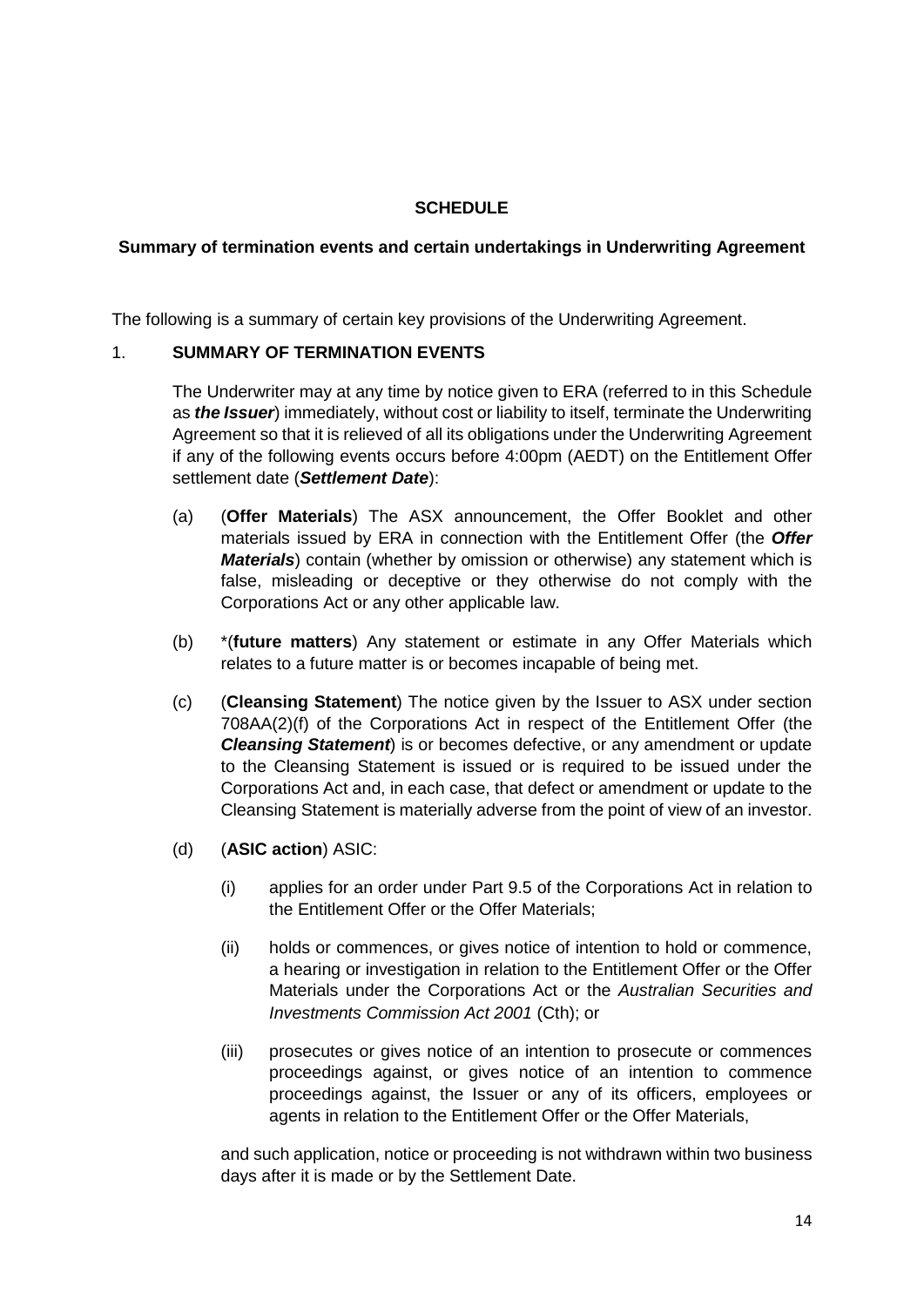- (e) (**unable to issue New Shares**) The Issuer is prevented from allotting and issuing the New Shares in accordance with the Underwriting Agreement.
- (f) (**quotation**) Approval (subject only to customary conditions) is refused or not granted to:
	- (i) the quotation of the Entitlements on ASX by 10.00am on the ex date; or
	- (ii) the quotation of the New Shares on ASX by 10.00am on the quotation approval date,

or, if any such approval is granted, that approval is withdrawn or qualified.

- (g) (**capital structure**) the Issuer alters its capital structure without the consent of the Underwriter, other than by issuing securities pursuant to the Entitlement Offer;
- (h) (**listing**) The Issuer ceases to be admitted to the official list of ASX or the ERA shares are suspended from trading on, or cease to be quoted on, ASX.
- (i) (**Insolvency**) The Issuer is insolvent or there is an act or omission which is likely to result in the Issuer becoming insolvent.
- (j) (**withdrawal**) The Issuer withdraws the Entitlement Offer.
- (k) (**misleading or deceptive conduct**) Civil or criminal proceedings are brought against the Issuer in relation to any fraudulent, misleading or deceptive conduct by or on behalf of the Issuer (whether or not in connection with the Entitlement Offer).
- (l) (**illegality**) There is an event or occurrence, including any statute, order, rule, regulation, directive or request (including one compliance with which is in accordance with the general practice of persons to whom the directive or request is addressed) of any government agency which makes it illegal for the Underwriter to satisfy an obligation under the Underwriting Agreement.
- (m) (**misrepresentation**) A representation or warranty made or given, or deemed by the Underwriting Agreement to have been made or given, by the Issuer under the Underwriting Agreement proves to be, has been or becomes, untrue or incorrect.
- (n) (**breach**) The Issuer fails to perform or observe any of its material obligations under the Underwriting Agreement.
- (o) (**Timetable**) Any event specified in the Entitlement Offer timetable is delayed by the Issuer for more than three business days without the prior written approval of the Underwriter (not to be unreasonably withheld for a delay of up to two business days).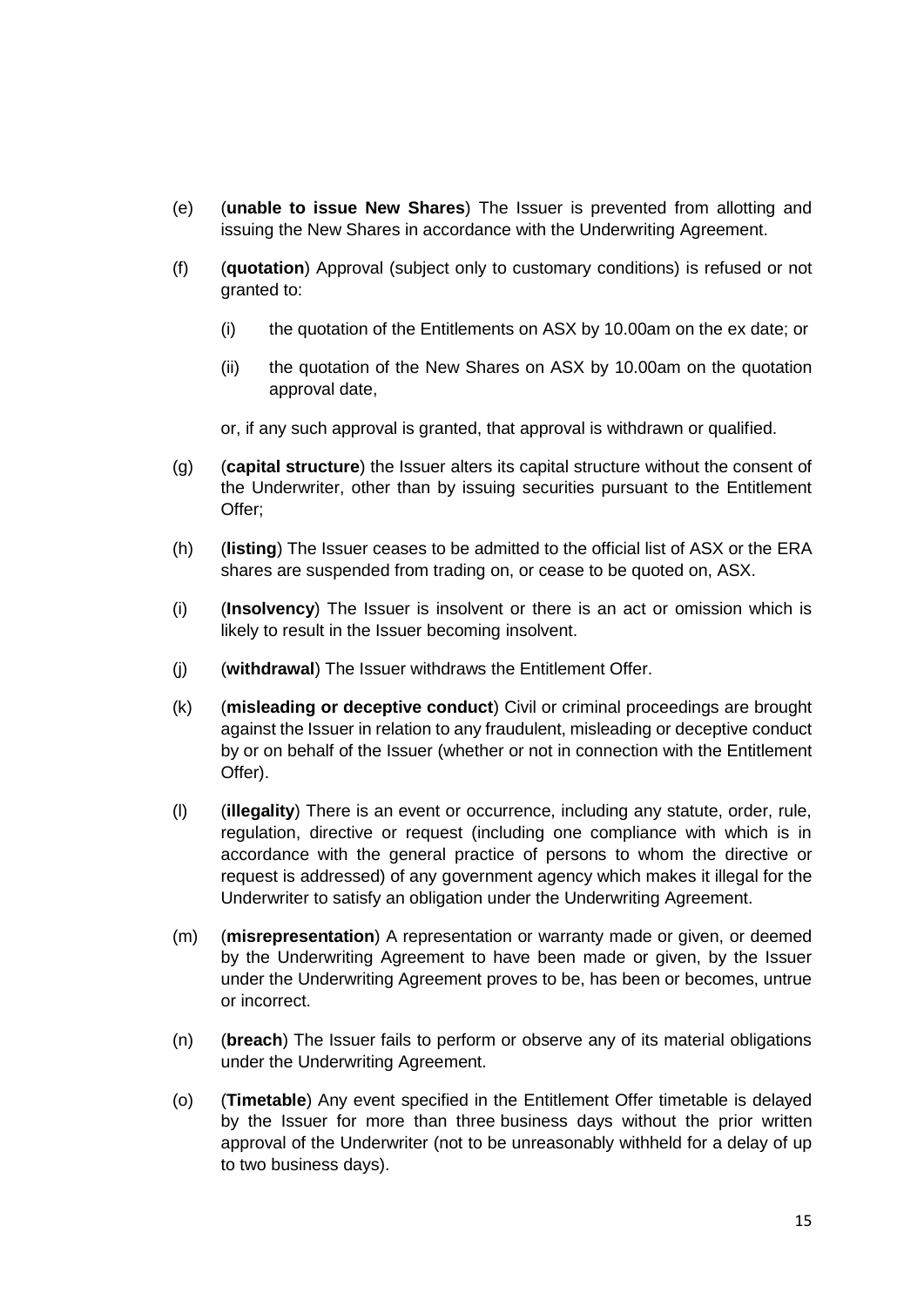- (p) \*(**material adverse change**) There is a material adverse change in the assets or liabilities, financial position or performance, profits or losses or prospects of the Issuer, including any material adverse change in the assets or liabilities, financial position or performance, profits or losses or prospects of the Issuer from those disclosed to ASX in accordance with the ASX Listing Rules prior to the date of the Underwriting Agreement or in the Offer Materials, excluding any such change that results from:
	- (i) an increase in the estimated cost of the rehabilitation of the Ranger Project Area as determined by the Assessor (as defined in the government agreement in relation to the Ranger Uranium Mine between The Commonwealth of Australia and the Issuer (the *Ranger Government Agreement*)); or
	- (ii) any adjustment of the amount of security required to be provided by the Issuer,

under the Ranger Government Agreement.

If an event marked with an asterisk (\*) occurs, the Underwriter may not terminate unless the Underwriter has reasonable grounds to believe, and does so believe, that the event:

- (a) is materially adverse from the point of view of an investor; or
- (b) will, or is likely to:
	- (i) give rise to a liability of the Underwriter under any applicable law; or
	- (ii) result in a contravention by the Underwriter or any of its affiliates of, or the Underwriter or any of its affiliates being involved in a contravention of, any applicable law.

#### 2. **SUMMARY OF CERTAIN UNDERTAKINGS**

#### 2.1 **Additional undertakings**

The Issuer has undertaken in favour of the Underwriter to, except where otherwise permitted under the Underwriting Agreement or with the prior written consent of the Underwriter:

(a) (**Rehabilitation Account**) subject to paragraphs 2.1(b), 2.1(c) and 2.1(d) below, deposit the net proceeds of the Entitlement Offer in one or more accounts opened by the Issuer with an Australian authorised deposit-taking institution and designated as "ERA – Rehabilitation Account" (the *Rehabilitation Account*);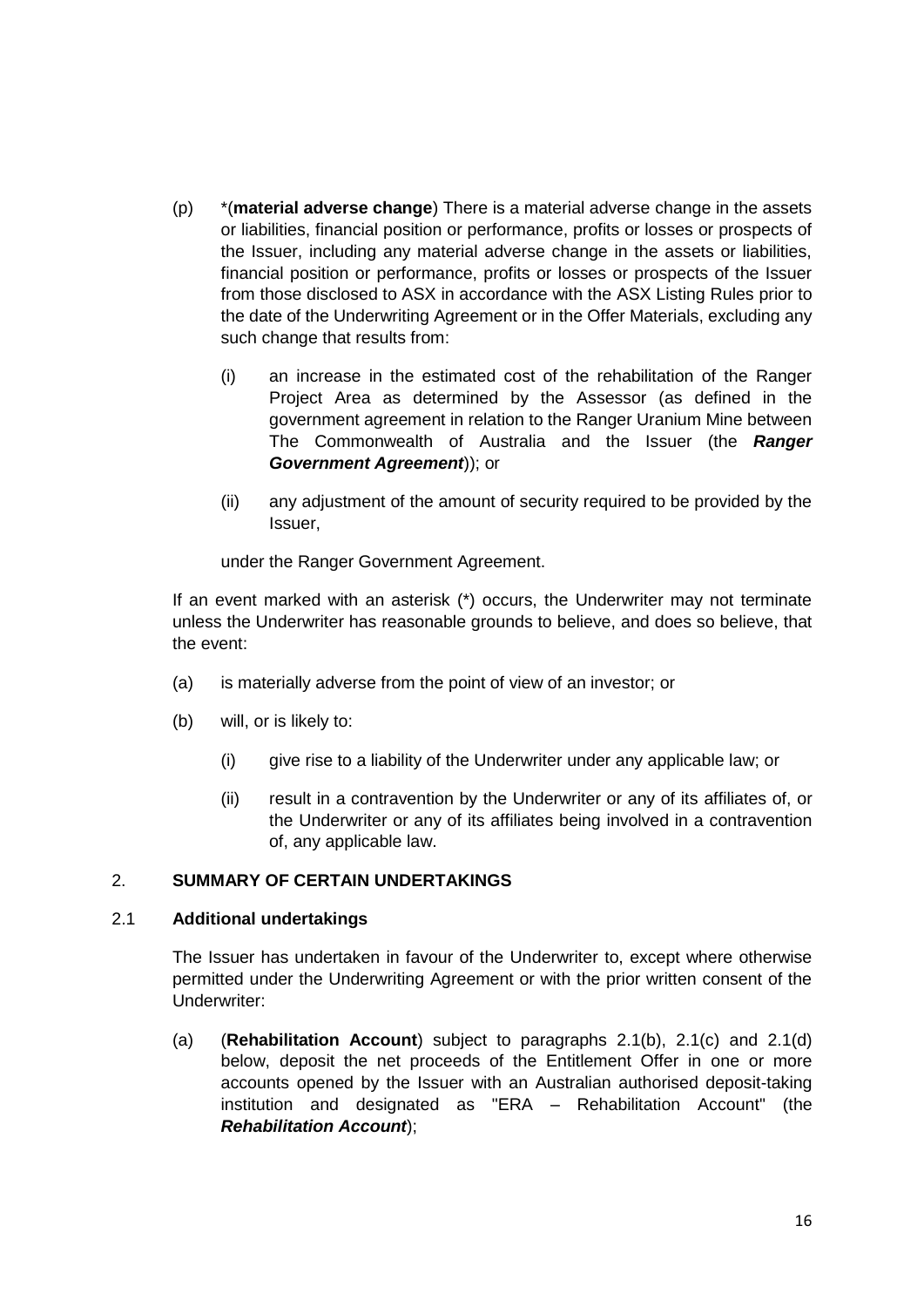- (b) (**Purpose**) use the proceeds of the Entitlement Offer, any investment of funds of the Rehabilitation Account and any interest, proceeds or returns generated from the investment of funds of the Rehabilitation Account (the *Rehabilitation Funds*) only for the purpose (*Purpose*) of
	- (i) remediation of the Ranger Project Area in accordance with the authority granted under the *Atomic Energy Act 1953* (Cth) to mine, recover, treat and process uranium oxide at the Ranger Project Area (*s. 41 Authority*), the Issuer's rehabilitation objectives as outlined in the authorisation to operate issued under the NT Mining Management Act, and the Issuer's rehabilitation plan (*Closure Plan*) in respect of the closure of the Ranger Project Area (*Rehabilitation*);
	- (ii) head office costs incurred in the usual course;
	- (iii) transfers required to be made to the Commonwealth Security Deposit pursuant to the Ranger Government Agreement;
	- (iv) indemnity payments owing with respect to any bank guarantee in favour of the Commonwealth of Australia for the purposes of the Ranger Government Agreement;
	- (v) taking out and maintaining insurances with a reputable insurer in the manner and to the extent which is in accordance with prudent business practice having regard to the nature of the business and assets of the Issuer (including all insurance required by applicable law); or
	- (vi) emergency obligations (including but not limited to matters pertaining to health, safety and the environment or in respect of any amounts payable to or under the direction of any law enforcement, regulatory agency or court where the ERA Board considers, in their reasonable opinion, it is required by any applicable law or regulation binding on the Issuer);

and not for any other purpose, except where agreed to in writing between the parties.

- (c) (**Expenditure waterfall in relation to rehabilitation**) apply the Rehabilitation Funds for the Purpose as specified in paragraph (b) above only, and only after:
	- (i) any cash and cash equivalents at bank and any cash flows from processing and liquidating stockpiles and inventories; and
	- (ii) investments in trust funds, including the Commonwealth Security Deposit, where and to the extent it is permissible pursuant to the Ranger Government Agreement to withdraw and apply such funds,

have been exhausted;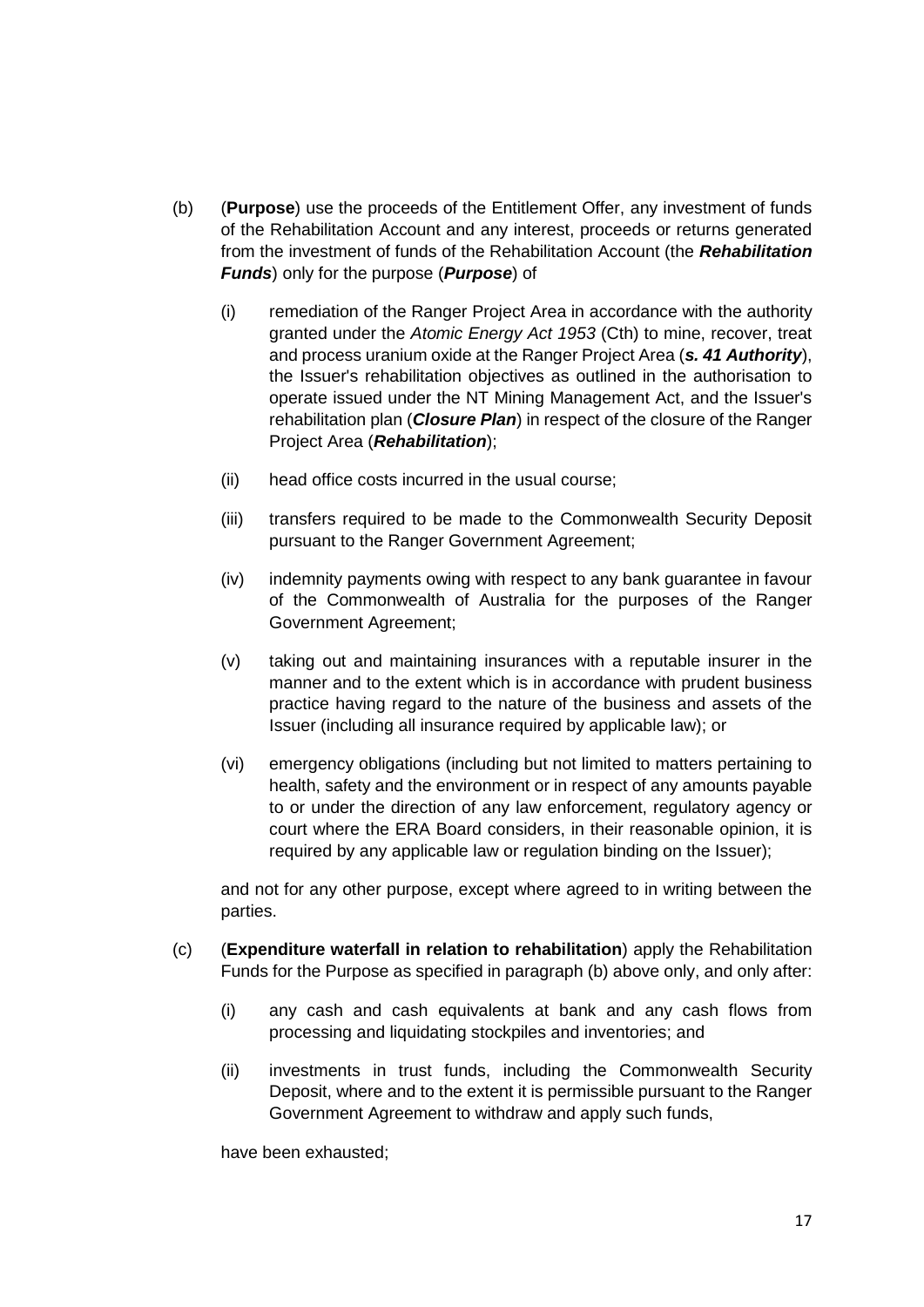# (d) (**Expenditure from the Rehabilitation Account**);

- (i) state in the Issuer's annual plan and budget (*Annual Plan*) the amount of funds anticipated to be drawn from the Rehabilitation Account during each Annual Plan period and to have that Annual Plan approved by the ERA Board;
- (ii) obtain approval from the ERA Board in writing and in advance, for any anticipated expenditure to be drawn from the Rehabilitation Account which was not approved in the Annual Plan, or where the forecast total costs for a calendar year exceed the approved Annual Plan;
- (e) (**compliance with DFA**) not enter into any commitment or incur any expense (whether of a capital or operational nature) not approved by the relevant person(s), committee(s) or board(s) of the Issuer and the Underwriter and its related body corporates as set out in the ERA Delegated Financial Authority as read in conjunction with the "Rio Tinto Energy and Minerals Product Group – Financial Management and Compliance – Financial Authorisation Limits" document as at the date of the Underwriting Agreement (as amended from time to time by agreement between the Issuer and the Underwriter) (the *DFA*) (to the extent such approval is contemplated in the DFA) (such person(s), committee(s) or board(s) being the *Relevant Approver*) having regard to the amount of expenditure or commitment (as applicable) or otherwise approved by the Underwriter. For this purpose (and without limiting the DFA):
	- (i) any "Capital Expenditure" (as contemplated by the DFA) greater than A\$5,000,000 will require the approval of the Relevant Approver of the Underwriter and its related body corporates and the Board of the Issuer; and
	- (ii) any "Operating expense" (as contemplated by the DFA) greater than A\$20,000,000 will require the approval of the Relevant Approver of the Underwriter and its related body corporates and the Board of the Issuer.

The Issuer acknowledges that this paragraph (e) applies notwithstanding any provision of the DFA which states that the approval is "advisory only and not binding on" the Issuer (or words to that effect);

# (f) (**No dividends, distributions or dealings with share capital**) not:

- (i) pay or distribute any money or other asset (including by management or other fee, interest, dividend, buy back, return of capital, repayment or redemption) to or for the benefit of a shareholder in that capacity or to a related body corporate except reasonable directors' fees and salaries and other emoluments;
- (ii) during the Entitlement Offer period and for 90 days thereafter, issue any shares or agree to do so or grant a person a right to take up any shares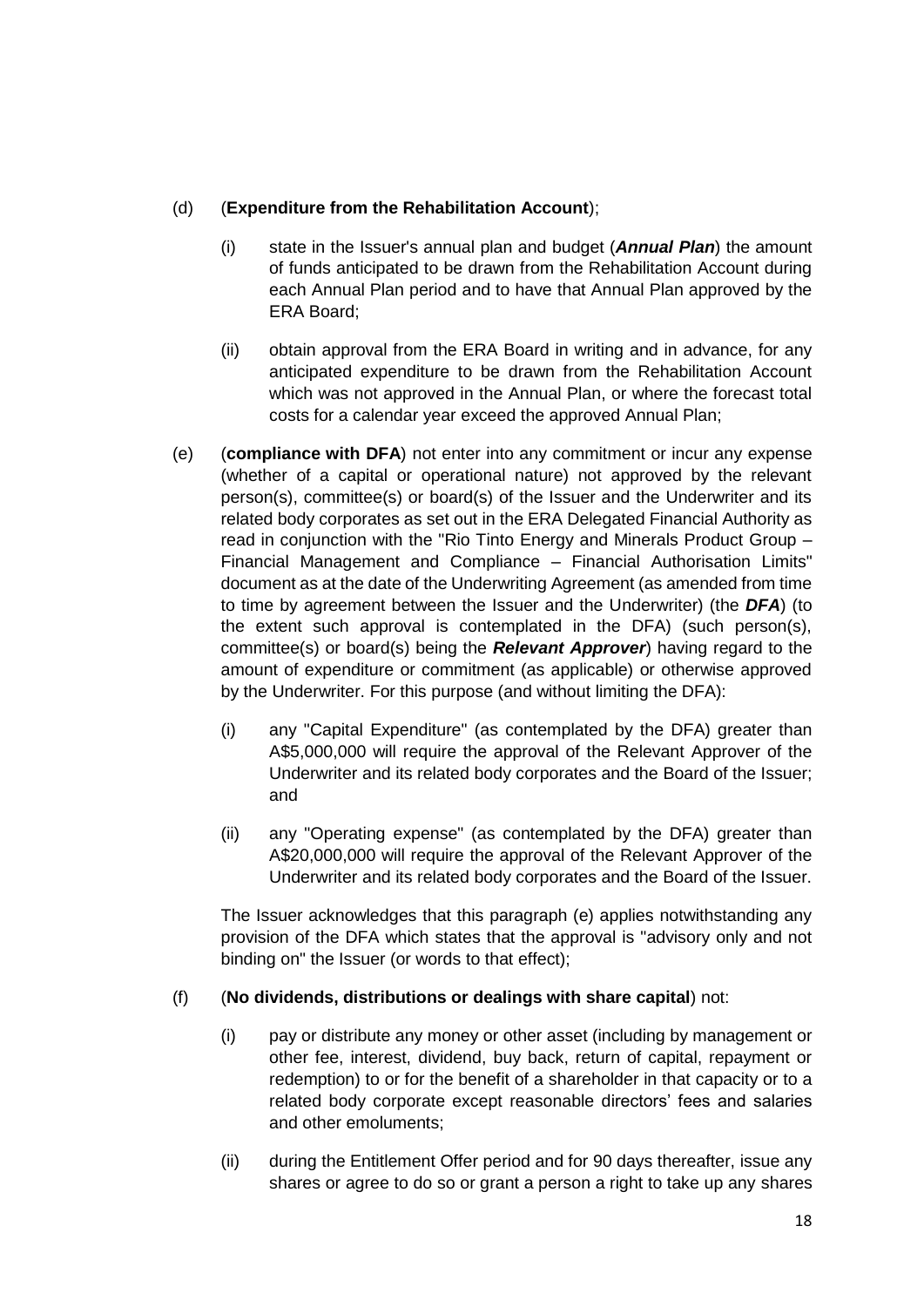whether exercisable now or in the future subject to any conditions, except in connection with the Entitlement Offer (including the Shortfall Bookbuild);

- (g) (**No variation**) will not:
	- (i) do anything which has the effect of varying or supplementing;
	- (ii) avoid, release, surrender, terminate, rescind, discharge (other than by performance) or accept the repudiation of;
	- (iii) do or permit anything which would entitle another party to do anything referred to in sub-paragraph (ii) in relation to; or
	- (iv) expressly or impliedly grant any waiver, consent, time or indulgence under or in respect of,

any bank guarantee, any document between the Issuer and the issuer of a bank guarantee pursuant to which the Issuer indemnifies the issuer in relation to such bank guarantee or the Ranger Government Agreement if to do so would have a material adverse effect on the rehabilitation or the Issuer's obligations under the Underwriting Agreement;

- (h) (**Notice to Underwriter**) notify the Underwriter as soon as possible after it becomes aware of:
	- (i) any breach of an undertaking or representation and warranty given by the Issuer under the Underwriting Agreement;
	- (ii) any substantial dispute between it and a government agency; and
	- (iii) any litigation, arbitration, tax claim, dispute or administrative or other proceeding in relation to it involving a claim exceeding A\$1 million or its equivalent other than a claims for worker's compensation;
- (i) (**Updating of costs**) update the Australian dollar nominal, undiscounted amount estimated from time to time as being required to complete the rehabilitation (as reduced by subsequent expenditure on rehabilitation undertaken in accordance with the Closure Plan) on a half yearly basis by reference to the facts and circumstances then existing and promptly provide the half yearly update to the Underwriter and shareholders;
- (j) (**Board Charter**) amend and adopt modifications to the Board Charter as approved on 29 January 2015 and ancillary internal processes to reflect the undertakings in the Underwriting Agreement or as otherwise agreed with the Underwriter; and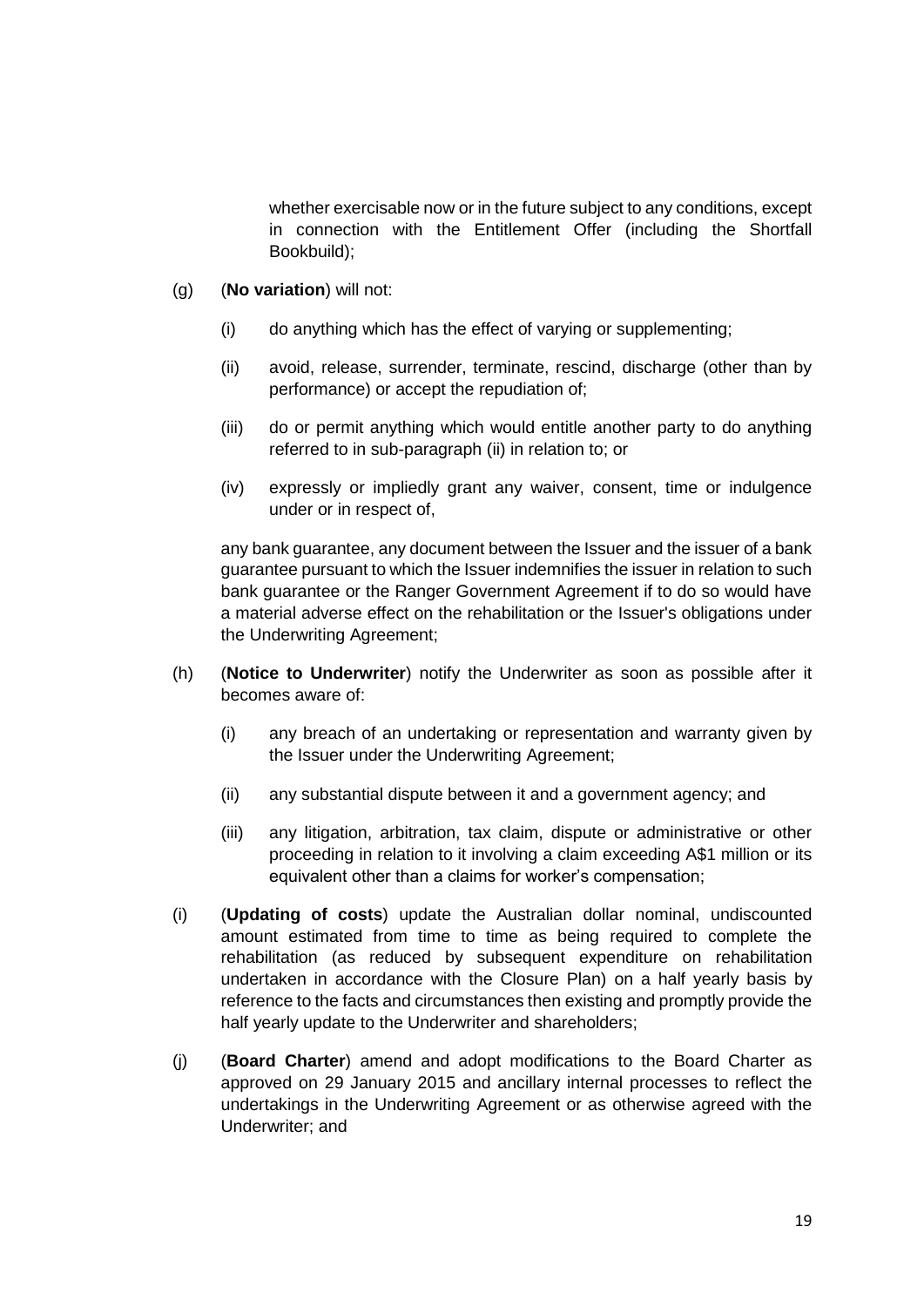(k) (**Monthly reports**) as soon as practicable (but within 14 days after the end of each calendar month) provide copies of consolidated and unconsolidated monthly summary of cash flow and, at the Underwriter's request, adjusted forward cash flow for the next month to the Underwriter.

### 2.2 **Interest bearing investment**

Notwithstanding paragraph 2.1 above, the Issuer may invest the net proceeds of the Entitlement Offer in an interest bearing investment, with an acceptable financial institution, that complies with the following principles:

- (a) preservation of capital and security of the principal is fundamental;
- (b) maintenance of sufficient liquidity to meet all reasonable anticipated rehabilitation cash flow requirements:
- (c) minimisation of credit risk; and
- (d) strict prohibition on speculative investments.

The principal amount of any investment of Rehabilitation Funds, plus any interest, proceeds or returns made on the principal investment, must be deposited back to the Rehabilitation Account on maturity or termination of the investment.

#### 2.3 **Growth Assets**

- (a) In this Schedule:
	- (i) *Growth Assets* means:
		- (A) Cash Growth Assets; and
		- (B) Jabiluka Growth Assets;
	- (ii) *Jabiluka Growth Assets* means:
		- (A) Jabiluka; and
		- (B) interest, proceeds, assets or returns generated from the investment or disposal of, or granting of security over, or other dealing with, Jabiluka,

subject at all times to the operation of paragraph 2.4 below;

### (iii) *Cash Growth Assets* means:

(A) the sum of \$20 million plus any premium received by the Issuer over the Offer Price for any New Shares issued pursuant to the Shortfall Bookbuild; and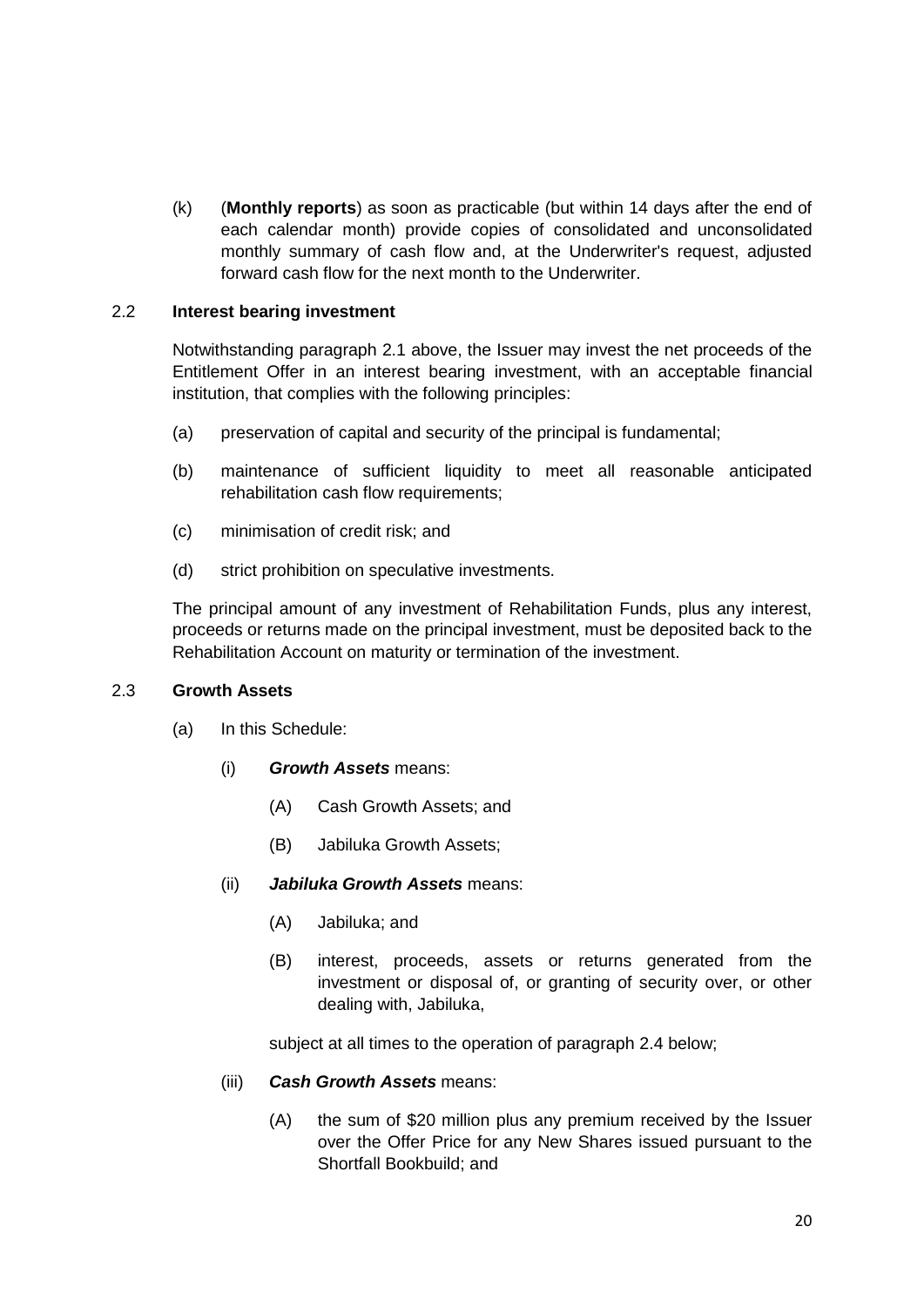- (B) interest, proceeds, assets or returns generated from the investment or disposal of, or granting of security over, or other dealing with the sum referred to in paragraph (a) of this definition; and
- (iv) *LTCMA* means the Jabiluka Long Term Care and Maintenance Agreement dated 25 February 2005 between the Issuer, the Northern Land Council (ABN 56 327 515 336) and the Traditional Owners of the Jabiluka Project Area.
- (b) The Issuer and the Underwriter have agreed that:
	- (i) the Growth Assets do not form part of the Rehabilitation Funds and no part of them needs to be deposited into the Rehabilitation Account;
	- (ii) subject to this paragraph 2.3 and paragraph 2.4, the Issuer may deal with, use or expend Growth Assets as the ERA Board decides from time to time;
	- (iii) nothing in the Underwriting Agreement, the Loan Agreement or any other agreement between the parties shall prohibit or restrict the Issuer dealing with, using and expending the Cash Growth Assets as the ERA Board determines from time to time, or carrying on any business in which any Cash Growth Assets are deployed. Without limiting the generality of the foregoing, the Cash Growth Assets may be expended or used for or in connection with any projects or capital commitments that the ERA Board decides and paragraph 2.1(c) shall not apply in relation to Cash Growth Assets;
	- (iv) subject to paragraph 2.4, nothing in the Underwriting Agreement shall prohibit or restrict the Issuer dealing with, using and expending the Jabiluka Growth Assets as the ERA Board determines from time to time, or carrying on any business in which any Jabiluka Growth Assets are deployed; and
	- (v) the approval of the Underwriter and/or its related bodies corporate is not required under paragraph 2.1(e) for the Issuer to enter into any commitment or incur any expense, and the Underwriter's commitment under the Loan Agreement will not be cancelled merely because approval is not obtained under the Loan Agreement, where the commitment or expense relates only to or is to be satisfied solely out of the Cash Growth Assets.

### 2.4 **Jabiluka Growth Assets**

(a) For the avoidance of doubt, dealings with the Jabiluka Growth Assets are subject to the Loan Agreement entered into between the Issuer and the Underwriter in 2016. The Loan Agreement was the subject of an announcement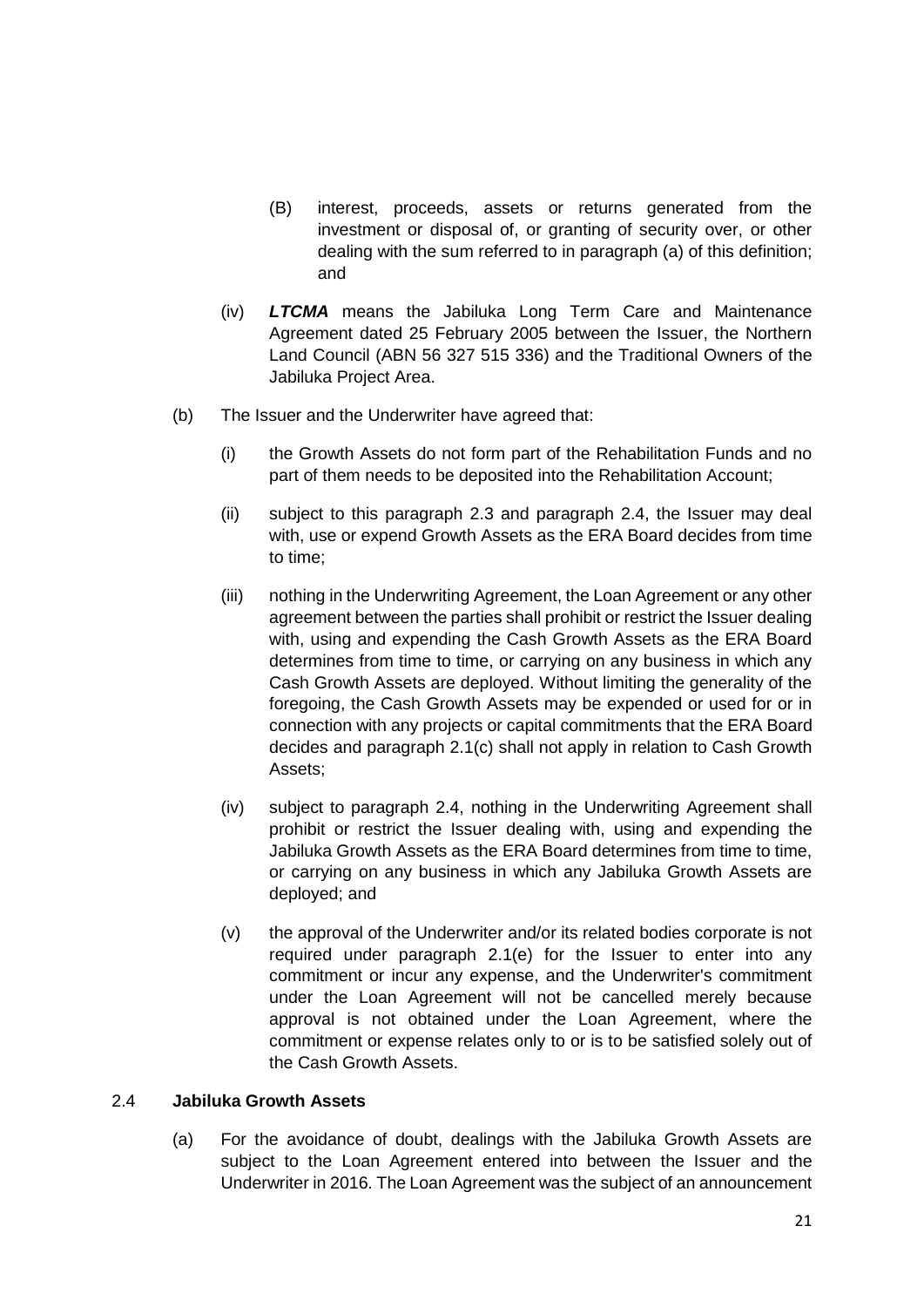made by ERA to the ASX on 29 April 2016. The Loan Agreement remains on foot.

- (b) For so long as the undertakings in paragraph 2.1 continue, the Issuer will not deal with or create any new economic or legal interest in the Jabiluka Growth Assets, including by way of sale, disposal, grant, new or expanded partnership, joint venture, granting of security over or otherwise encumbering the Jabiluka Growth Assets, without the prior written consent of the Underwriter (not to be unreasonably withheld or delayed). The Underwriter's prior written consent will have regard to the Issuer's assurance that:
	- (i) such dealing with the Jabiluka Growth Assets will not compromise the LTCMA; and
	- (ii) the Issuer is satisfied that any incoming counterparty (which need not be named) to such dealing has the capacity and intention to fulfil, comply with and be bound by the terms of the LTCMA.

#### 2.5 **Review**

If at any time after 31 December 2023 the Issuer believes in good faith that, after the amounts referred to in paragraphs (i) and (ii) of paragraph 2.1(c) are exhausted, the Rehabilitation Funds will materially exceed the amount required for the Purpose, the parties shall meet and discuss in good faith whether any part of the Rehabilitation Funds should be released and, if the parties so agree, the amount so released shall:

- (a) thereafter form part of the Growth Assets for the purpose of the Underwriting Agreement (subject to agreement between the parties); or
- (b) otherwise be deployed in such manner as agreed between the parties, including without limitation, capital management initiatives, new investment opportunities or for general corporate purposes.

#### 2.6 **Specific performance and injunctive relief**

The Issuer agrees and acknowledges that damages will not be an adequate remedy for the Underwriter for any breach of the Underwriting Agreement and that the Underwriter may seek specific performance or injunctive relief as a remedy for any actual or threatened breach, in addition to any other remedies available at law or in equity under or independently of the Underwriting Agreement.

### 2.7 **Term of undertakings**

(a) In this paragraph, *Closure Implementation* means substantial completion in all material respects, of the closure work programs for the key closure activities as described in Chapter 11 – Implementation of the Closure Plan or, if the Closure Plan is amended after the date of the Underwriting Agreement such that the closure work programs for the key closure activities are no longer